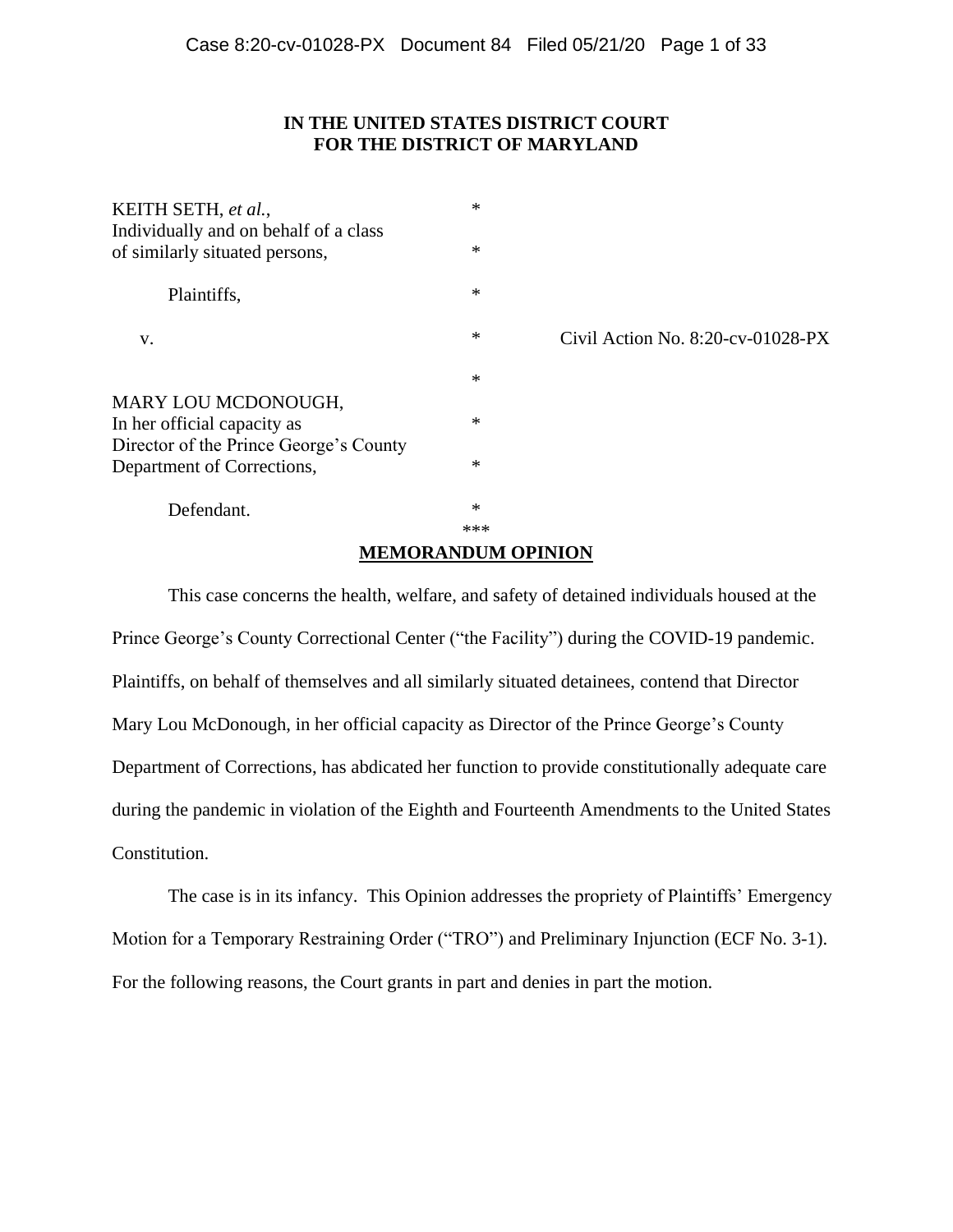# **I. Background**

The Court struggles to put into words the magnitude of COVID-19's devastation. On March 11, 2020, the World Health Organization declared COVID-19 a global pandemic.<sup>1</sup> At that time, the United States registered 1,267 of the 118,000 confirmed global cases and 38 of the 4,291 deaths.<sup>2</sup> Since then, the virus has visited greater pain and suffering. As of today, 329,186 have died globally, 93,558 in the United States, and 2,045 in the state of Maryland.<sup>3</sup> In Prince George's County, the virus arrived early and spread with a vengeance. As a result, the County has experienced the highest number of confirmed cases and the second-highest number of deaths in the State.<sup>4</sup>

No cure or vaccine exists for the highly infectious virus. ECF No. 2-1, Ex. 30  $\sqrt{9}$  8 (Decl. of Dr. Jamie Meyer). And for those with underlying chronic health conditions or advanced age, the virus poses an even greater risk for a painful and solitary demise. *Id.* ¶ 9. Due to these realities, Maryland has been under a state of emergency and Prince George's County a stay-athome order since March.<sup>5</sup>

It is universally recognized that COVID-19 poses a particularly tough challenge for the

<sup>1</sup> *Rolling Updates on Coronavirus Disease (COVID-19)*, World Health Org., https://www.who.int/emergencies/diseases/novel-coronavirus-2019/events-as-they-happen.

<sup>2</sup> *March 11 Coronavirus News*, CNN, March 12, 2020, https://www.cnn.com/world/live-news/coronavirusoutbreak-03-11-20-intl-hnk/index html.

<sup>&</sup>lt;sup>3</sup> Coronavirus Research Center, COVID-19 Dashboard by the Center for Systems Science and Engineering, Johns Hopkins University, https://coronavirus.jhu.edu/map.html (data as of May 21, 2020); Coronavirus Disease 2019 (COVID-19) Outbreak, Maryland Dept. of Health, https://coronavirus.maryland.gov/ (data as of May 21, 2020).

<sup>4</sup> Coronavirus Disease 2019 (COVID-19) Outbreak, Maryland Dept. of Health, https://coronavirus.maryland.gov/ (data as of May 21, 2020).

<sup>5</sup> Declaration of State of Emergency and Existence of Catastrophic Health Emergency, March 5, 2020, https://governor maryland.gov/wp-content/uploads/2020/03/Proclamation-COVID-19.pdf; Order of the Governor of the State of Maryland § II, No. 20-03-30-01 (Mar. 30, 2020), https://governor maryland.gov/wp-content uploads/2020/03/Gatherings-FOURTH-AMENDED-3.30.20.pdf; Coronavirus (COVID-19): What's New, Prince George's County, https://www.princegeorgescountymd.gov/3397/Coronavirus (last accessed May 9, 2020).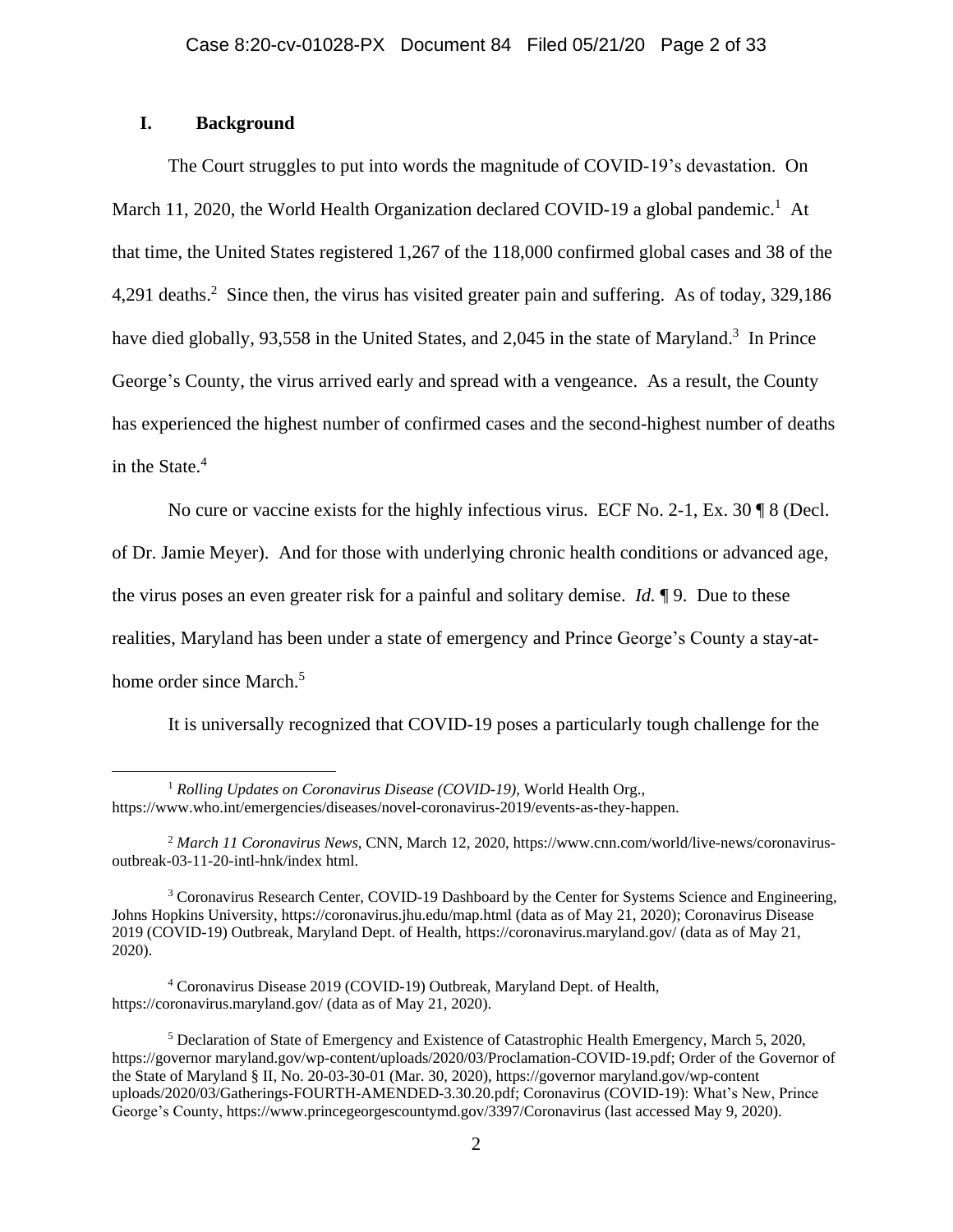### Case 8:20-cv-01028-PX Document 84 Filed 05/21/20 Page 3 of 33

incarcerated citizenry. Social distancing and rigorous personal hygiene remain important combatants to the virus—but those housed in jails and prisons must eat, sleep, talk, and tend to their every personal need in each other's close physical space. *See* ECF No. 2-1, Ex. 32 at 9. COVID-19 is especially deadly for the detained population because they are disproportionately more likely to suffer from chronic medical conditions. *Id.* 

In recognition of this stark reality, the Center for Disease Control ("CDC") on March 23, 2020, issued guidance for officials operating detention facilities to help stop the spread of COVID-19. *See* ECF No. 2-1, Ex. 36 (CDC Interim Guidance on Management of Coronavirus Disease 2019 (COVID-19) in Correctional and Detention Facilities). The guidance includes detailed recommendations about proper hygiene and cleaning practices, social distancing, evaluating symptoms, and the use of medical isolation and quarantine. *Id.* The parties agree that the CDC guidelines provide a useful benchmark in determining whether the Facility's policies and procedures are appropriate. *See* ECF No. 29 at 9; ECF No. 3-1 at 5. Their disagreement, however, concerns whether the Facility has followed these basic recommendations.

The Facility, run by Defendant, can typically house over 1,500 men, women, and juveniles. ECF No. 29-3 at 10. At the beginning of the COVID-19 pandemic, the Facility held roughly 720 detainees. ECF No. 29 at 3. However, through concerted efforts to reduce the population, the Facility now holds 544 detainees, the overwhelming majority of whom are adult males awaiting trial. ECF No. 81. The physical footprint of the Facility includes seventeen similarly constructed housing units. ECF No. 29 at 12–13. In each unit, 48 double-occupancy cells are equipped with a sink and toilet and open to a common area with a kitchenette, additional sinks, tables and chairs, sitting areas, and phone banks. *Id.*; ECF No. 29-3 at 6, 10–15. The Facility also supports an on-site medical unit with twelve negative pressure single-occupancy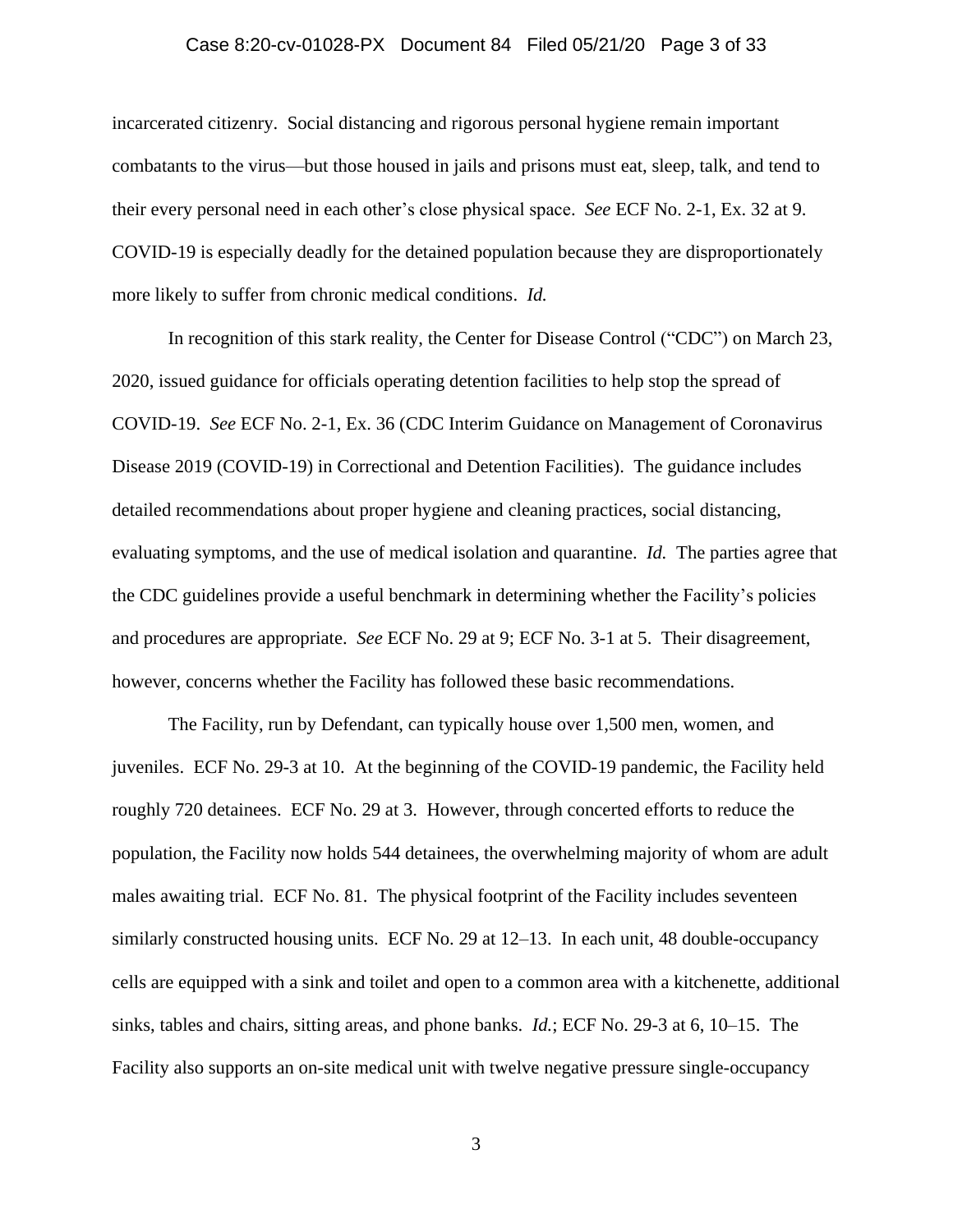### Case 8:20-cv-01028-PX Document 84 Filed 05/21/20 Page 4 of 33

cells and a larger cell to care for up to ten detainees at once. ECF No. 29-3 at 9–10. The medical unit is staffed with a resident physician, nurses, and mental health providers. *Id.*

On April 21, 2020, Plaintiffs filed this class action lawsuit and companion motion for temporary injunctive relief arising from Defendant's allegedly inadequate response to the COVID-19 pandemic. ECF Nos. 2, 3. Plaintiffs bring claims under 42 U.S.C. § 1983 for violations of the Eighth and Fourteenth Amendments based on Defendant's denial of medical care as well as knowing and reckless exposure to serious health risks (Count I). They also aver that Defendant implemented, and continues to adhere to, an unconstitutional "policy" of detaining COVID-19-positive individuals after they are legally entitled to release (Count II). For a subset of medically vulnerable detainees whom Plaintiffs contend face imminent peril from COVID-19, Plaintiffs seek a writ of habeas corpus for immediate transfer or release pursuant to 28 U.S.C. § 2241 (Count III).

At the time Plaintiffs filed suit, the public knew that three detainees had tested positive for COVID-19.<sup>6</sup> The Complaint, however, reflected a far more sizeable outbreak and a systemic lack of response to contain it. Twenty-seven detainees, or approximately five percent of the Facility's population, swore out detailed declarations cataloguing the lack of cleaning supplies and personal protective equipment ("PPE"), as well as the derisory medical response to those who displayed clear symptoms of COVID-19. *See generally* ECF No. 2-1. Detainees described medical staff wholly unfamiliar with how the virus presents, ill-equipped to identify COVID-19 symptoms, and uninformed as to how to conduct proper contact tracing or isolation procedures to stop the spread of this highly infectious virus. Most disturbing, each detainee either described

<sup>6</sup> Laura Wainman, "3 inmates, 1 correctional officer at Prince George's Department of Corrections test positive for coronavirus", WUSA9 (April 2, 2020)**,** 

https://www.wusa9.com/article/news/health/coronavirus/coronavirus-prince-georges-county-jail-inmates-officer/65 b4e2051e-7b29-41e7-96f3-eb2a9473e038.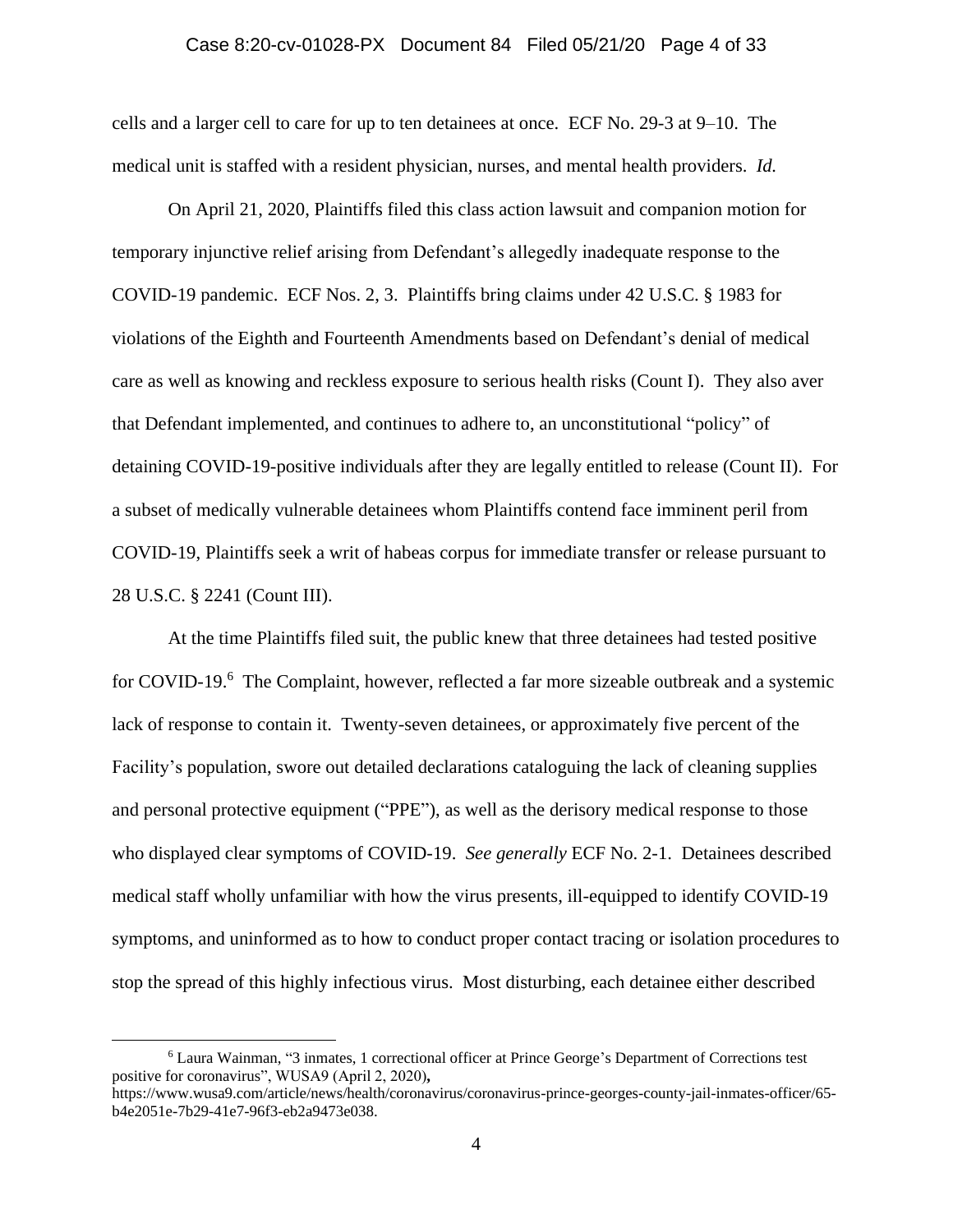#### Case 8:20-cv-01028-PX Document 84 Filed 05/21/20 Page 5 of 33

himself as having COVID-19 symptoms, being directly exposed to detainees with COVID-19 symptoms, or both.

Plaintiffs also included declarations from physicians who carefully documented the now obvious—that detained populations are at exponentially higher risk of contracting COVID-19 by virtue of detainees' reduced ability to socially distance and their lack of access to PPE. *See* ECF No. 2-1, Ex. 30, Ex. 32; ECF No. 44-1, Ex. A. Plaintiffs also submitted the declaration of an assistant state public defender—an officer of the court—who detailed her personal experience with inadequate screening for COVID-19 symptoms as she entered the Facility, limited and ineffective access to her clients and the unclean, dank environs that she personally observed. *See*  ECF No. 2-1, Ex. 29.

In recognition of the dire circumstances as described by the detainees, the Court ordered Defendant to respond to the TRO motion within 48 hours. ECF No. 24. The Court provided specific guidance in a three-page attachment to the Order that enumerated the topics on which the Court expected Defendant to respond, including: information on the confirmed number of COVID-19 positive detainees and staff; methods for screening, testing, contact tracing, isolating, and quarantining detainees; provision of PPE and cleaning supplies; provision of medical care; and policies and procedures that Defendant implemented in response to the pandemic. To further streamline the process, the Court directed the parties to submit recommendations for a potential court-appointed expert who could inspect the Facility if deemed necessary.

On April 25, 2020, Defendant responded and supplemented the record as directed. ECF No. 29. Defendant, along with representatives of the Facility's medical subcontractor, Corizon, LLC, executed detailed declarations. *See* ECF Nos. 29-1, 29-2, 29-3. Defendant's declaration addressed the operational steps she had taken since January 2020 to prepare for and execute her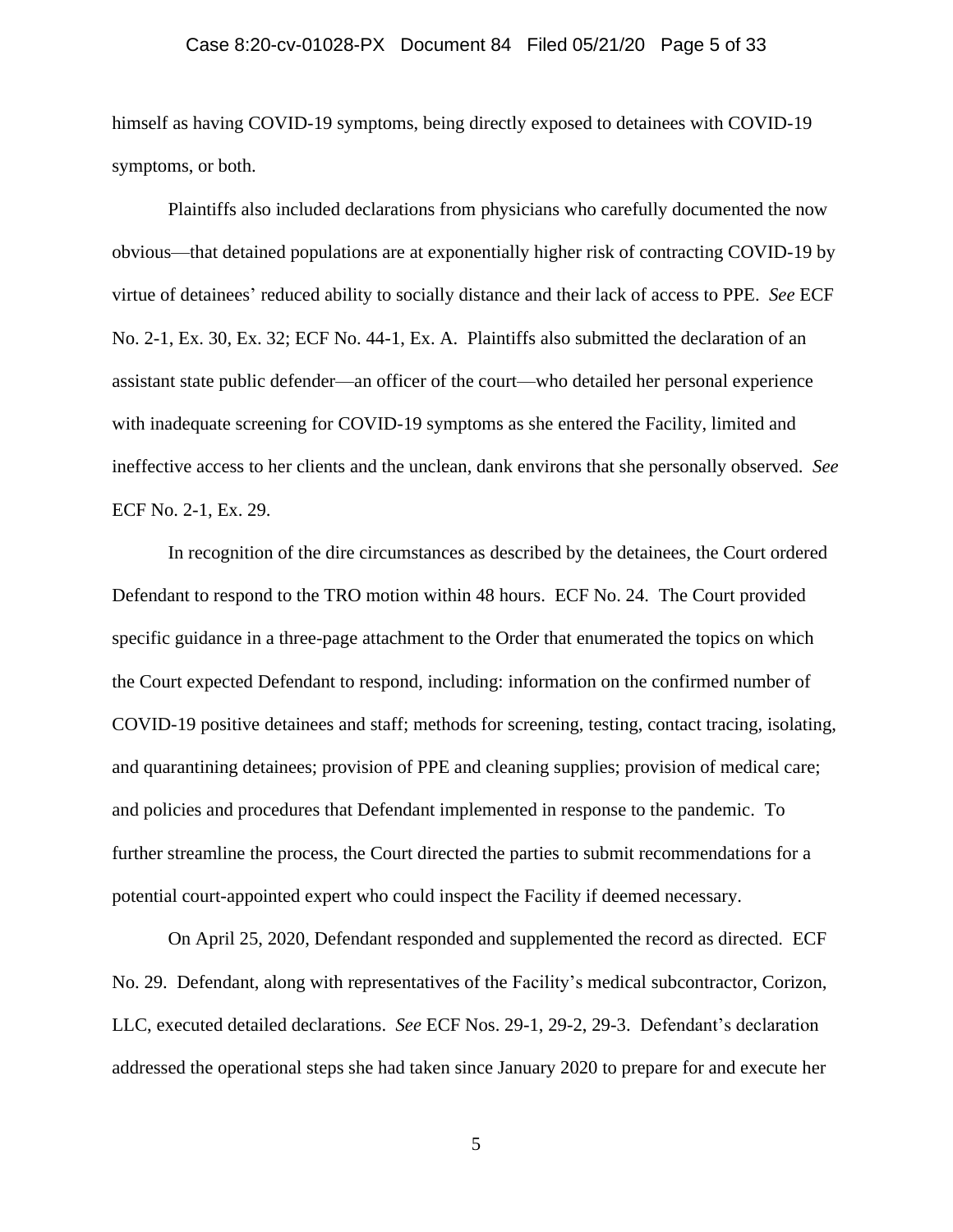### Case 8:20-cv-01028-PX Document 84 Filed 05/21/20 Page 6 of 33

response to COVID-19 in the Facility. *See* ECF No. 29-3. Defendant described, for instance, steps taken to improve the Facility's sanitation and detainee personal hygiene, provide PPE to staff and detainees, and prepare the medical unit and medical staff for treating COVID-19 positive detainees. *Id.* The medical declarations detailed the training and protocols put in place to identify and treat COVID-19 positive detainees. *See* ECF Nos. 29-1, 29-2. The declarations also described screening protocols, which included twice-daily temperature checks in certain housing units.

Defendant also described her sequence of responses when COVID-19 first presented in her staff and the detainees at the end of March. The Facility first eliminated all programming and inmate work details to reduce movement within the population; next it went to a "half lockdown" schedule (April 3) and then finally "full lockdown" (April 4). *See* ECF No. 29 at 15; ECF No. 29-3 at 13–14, 16. The Facility is still on full lockdown, which consists of allowing detainees to cycle out of their cells and to access the common space in groups of ten for an hour at a time. *See* ECF No. 29 at 15; ECF No. 29-3 at 14; ECF No. 81. The release continues throughout day and evening, with the exception of count, shift change, meals, and night lockdown. *Id.* As much as possible, detainees share the common space with the same ten individuals. *Id.* During this time, detainees may shower, watch television, and phone family and counsel. *Id.*; ECF No. 29-3 at 11–15. Despite the clear and significant toll such lockdown exacts on the detainees, the measure is deemed necessary to control the spread of the virus at present.

This evidence reflected that Defendant took important and proactive steps to control the spread of COVID-19 but also raised obvious red flags. To begin, the Facility appeared to have significantly undertested the population of COVID-19 symptomatic detainees. As of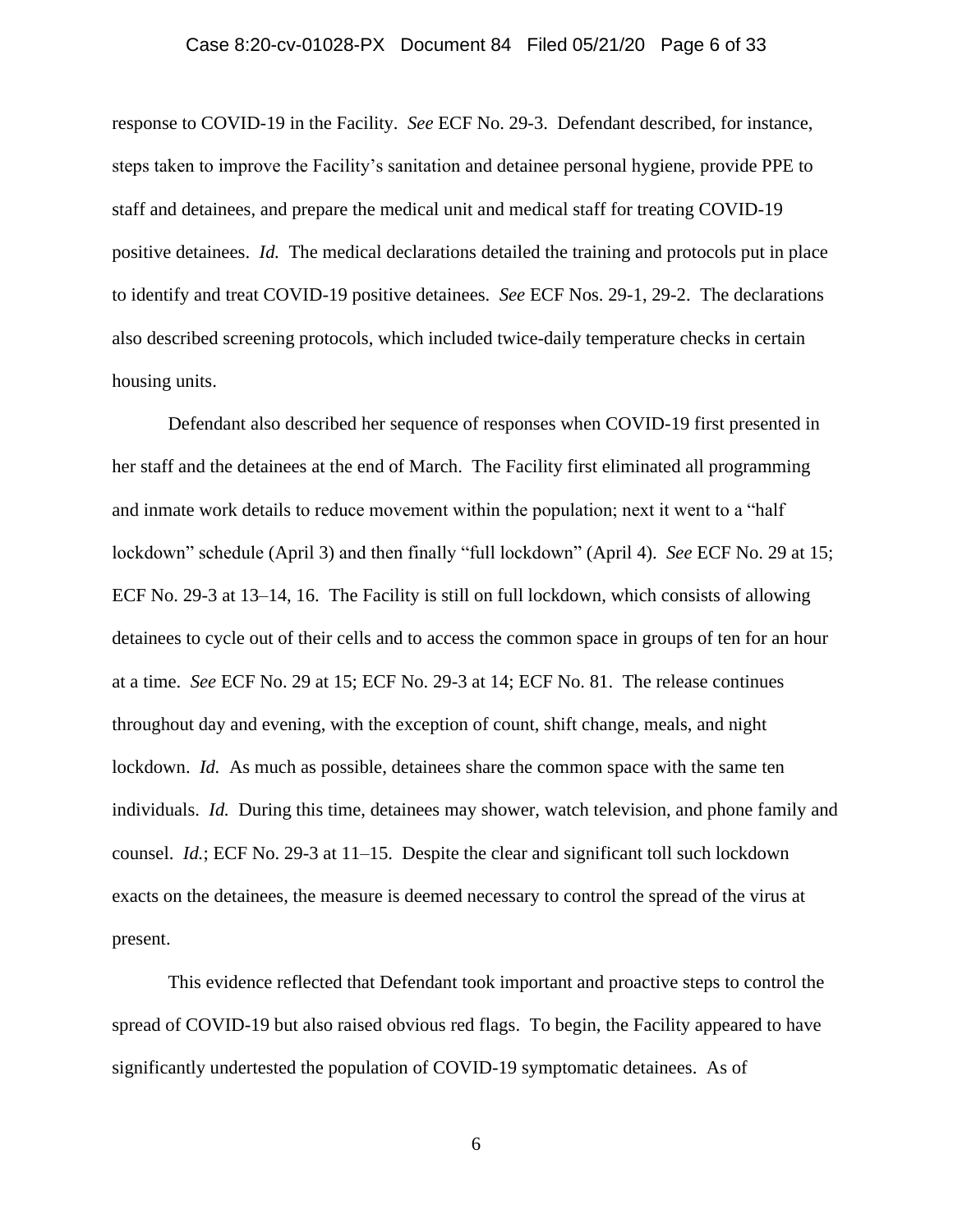# Case 8:20-cv-01028-PX Document 84 Filed 05/21/20 Page 7 of 33

Defendant's response, only twenty detainees had been tested, eighteen of whom tested positive. ECF No. 29-1 ¶¶ 5, 33. These numbers reflected that the Facility's test-to-positivity ratio was a whopping 90%, compared to the state average at the time of 19%.<sup>7</sup> An additional 28 staff had also tested positive. ECF No. 29-3 at 19. The significant presence of COVID-19 at the Facility, in combination with the scores of detainees who described experiencing distinct COVID-19 symptoms (e.g. fever, chills, shortness of breath, loss of smell and taste) yet were never tested, spoke to substantial undertesting at the Facility. The Defendant, however, hailed "only 18 confirmed cases" as proof of victory in stopping the spread of the virus. *See* ECF No. 29 at 4; ECF No. 29-3 at 18–19.

Defendant, who admits to a hands-on response to the presence of this unprecedented pandemic, certainly knew that the eighteen COVID-19 positive detainees had been housed in four units where roughly 237 detainees live.<sup>8</sup> By extension, Defendant knew the Facility had scores of untested detainees who had been in contact with the confirmed COVID-19 detainees. As of April 24, however, the Facility maintained only 20 additional test kits. ECF No. 29-1 ¶ 33.<sup>9</sup> The Facility also had no plan for how to secure more tests, or how to administer the tests on hand, as recommended by the CDC. *Cf.* ECF No. 2-1, Ex. 36 at 23. Defendant could not, at the time, point to even one request for additional tests from the state government, federal government, or private vendors.

<sup>7</sup> *Live tracker: How many coronavirus cases have been reported in each U.S. state?*, POLITICO (data as of May 1, 2020), https://www.politico.com/interactives/2020/coronavirus-testing-by-state-chart-of-new-cases/.

<sup>8</sup> *Compare* ECF No. 65-1 at 6 (housing units with outbreaks) *with* ECF No. 29 at 12 (population in each housing unit).

<sup>9</sup> At least one court has found that a prison's "shockingly limited available [COVID-19] testing" was sufficient to show deliberate indifference—despite the fact that the prison had "implemented health screening measures" and "modified operations to somewhat reduce inmate contact with each other." *Wilson v. Williams*, No. 4:20-CV-00794, 2020 WL 1940882, at \*1–3, \*8 (N.D. Ohio Apr. 22, 2020).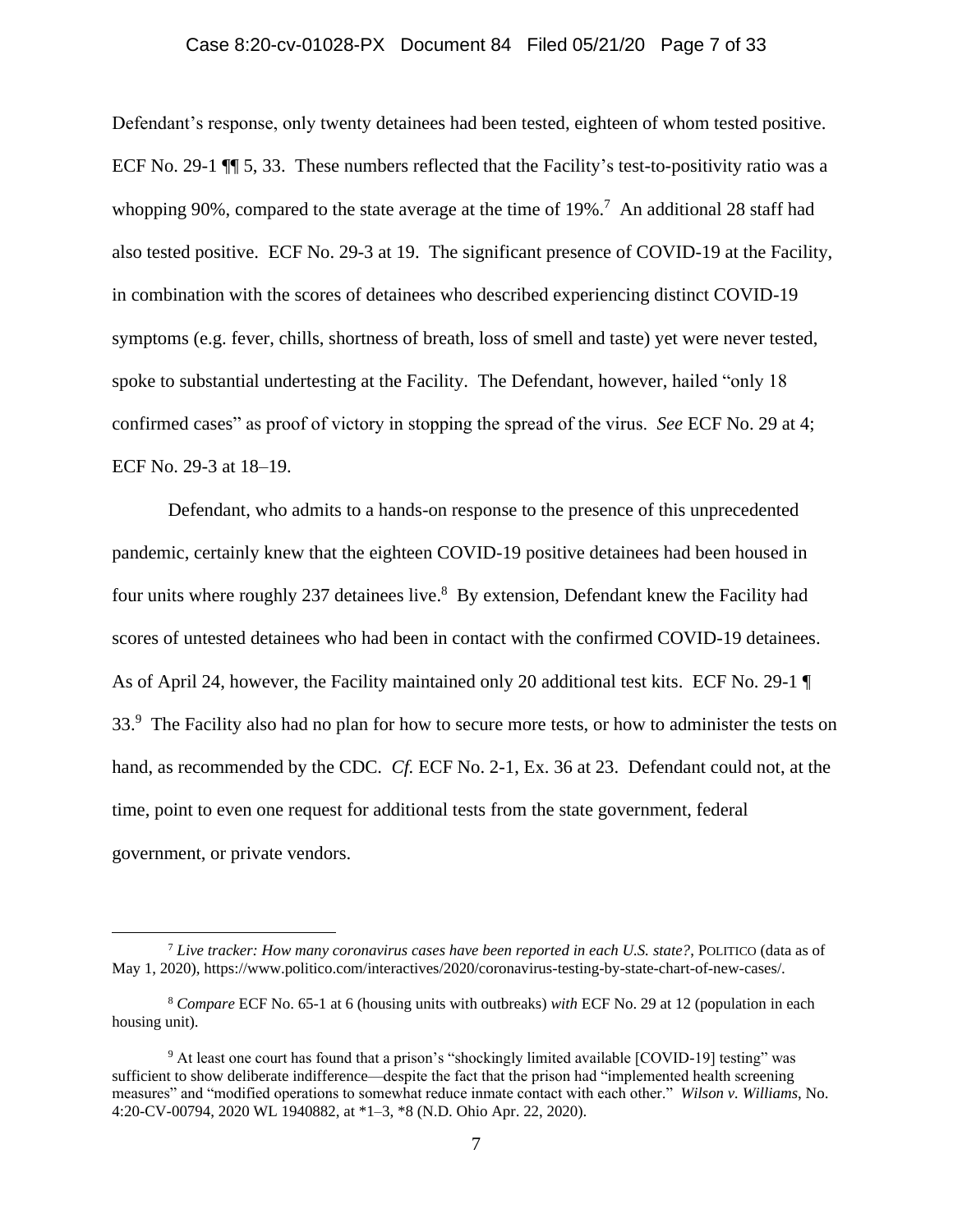# Case 8:20-cv-01028-PX Document 84 Filed 05/21/20 Page 8 of 33

To compound the undertesting problem, the evidence did not describe any protocol for contact tracing or quarantining those exposed to COVID-19 positive detainees. Rather, several detainees, described as actively symptomatic, moved about the Facility several times per day, often between medical and their housing units. *See e.g.,* ECF No. 2-1, Ex. 12 ¶¶ 2–3, Ex. 9 ¶¶ 4– 13, Ex. 11 ¶ 10 ("I went back and forth from the medical unit three times before they finally took my symptoms seriously and put me in isolation"), Ex. 17 ¶ 4 ("I asked to be tested for the virus, but they said they don't have any tests. Last night I went to sick call again. I had a fever and a headache. They told me that my fever wasn't high enough, and that they would only test me if it got higher. They told me to drink water and sent me back to the unit."); Ex. 25 ¶ 5 (same for detainee with asthma).

Other detainees reported chronic lack of timely—or sometimes any—medical care, even when they presented with and complained of COVID-19 symptoms to Facility staff. *See, e.g.*, ECF No. 2-1, Ex. 19 ¶¶ 4, 6 (noting that despite having asthma, experiencing coughing and sneezing, and filing a sick call request on March 23, he had not, as of April 7, received any response); ECF No. 44-1, Ex. H  $\P$  8 ("So in addition to telling the nurses about my symptoms [shortness of breath, pain in chest, need for inhaler because of asthma], I filled out three sick call requests.  $\dots$  I never got a response. [1]); ECF No. 44-1, Ex. I  $\P$  3 ("I lost my ability to smell and taste completely. I was sweating a lot . . . had shortness of breath, and I couldn't fully breathe . . . [medical] told me as long as I was strong enough to get up and walk around, I didn't have the Coronavirus. So they then sent me back to the housing unit. They didn't send me back with a mask or any sort of protective equipment."); ECF No. 2-1, Ex. 23  $\P$  $\P$ 4–6; ECF No. 44-1, Ex. J $\P$ 8–9. Ignored by medical staff, the sick detainees simply waited out their symptoms in their regular housing units and with their assigned cell mates.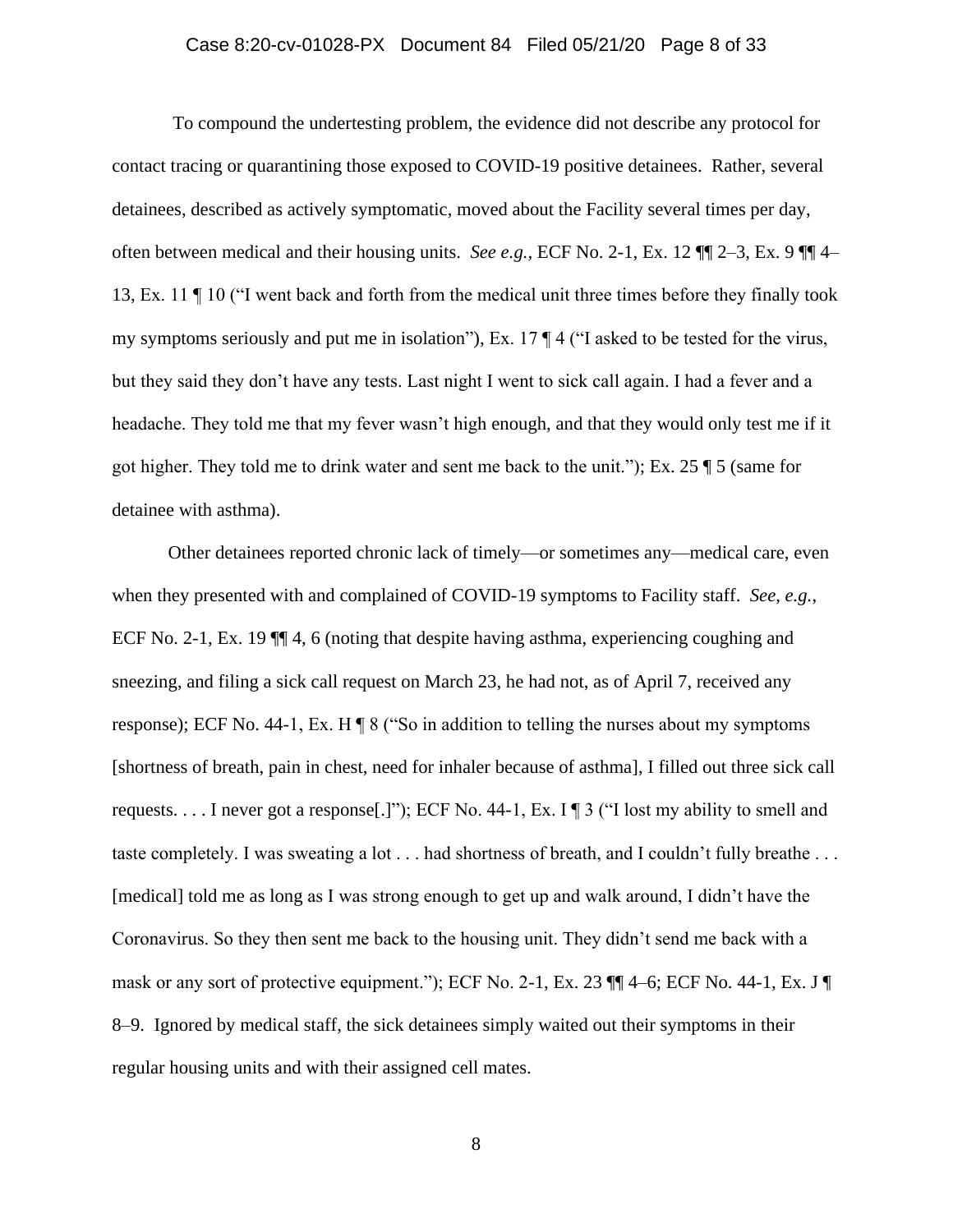### Case 8:20-cv-01028-PX Document 84 Filed 05/21/20 Page 9 of 33

Defendant did evidently begin conducting twice daily temperature checks in the housing units where COVID-19 positive detainees had resided. *See* ECF No. 29-1 ¶ 29; ECF No. 36-17. However, the temperature-check logs submitted to the Court heightened, rather than allayed, the Court's concerns. The records were spotty and did not reflect the purported twice daily checks. ECF No. 36-17. Even more concerning, the recorded temperatures were consistently and atypically low. *Id.* A significant cohort of detainees had temperatures as low as 95 and 96 degrees, with some as low as 90, 92, and 94 (indicative of hypothermia<sup>10</sup>). *See id.* And no record reflected—ever—a temperature over 99 degrees, a fact the Court found both curious and alarming in light of both the eighteen confirmed COVID-19 positive detainees and that the singular most frequent symptom of the virus is fever.

As for PPE and hygiene products supplied to the inmates, the evidence once again concerned the Court. The detainee declarations uniformly described access to minimal amounts of free soap, no sanitizer, and few other personal hygiene products critical to combating the virus' spread. *See, e.g.*, ECF No. 2-1, Ex. 3 ¶ 7, Ex. 4 ¶ 10, Ex. 8 ¶ 17, Ex. 16 ¶ 8. Most detainees noted that after receiving for free two small bars of soap when first committed to the Facility, soap is available only through purchase at the commissary and is expensive. In response, Defendant submitted that the Facility planned well in advance for this eventuality by ordering 4,500 bars of soap and distributing the soap freely. *See* ECF No. 29-3 at 4–5, 8.

These bars appeared inadequate to the Court. They are small, hotel-sized bars purchased for 12 cents each, and quickly consumed. ECF No. 37-11 at 7; ECF No. 2-1, Ex. 1  $\P$  7 (detainee noting that a bar of soap lasts at most two or three days). For a population north of 560 detainees at the time, the Court had no reassurance that even the most basic supply of bar soap had been

<sup>&</sup>lt;sup>10</sup> See Hypothermia, Mayo Clinic (last visited May 11, 2020), https://www.mayoclinic.org/diseasesconditions/hypothermia/symptoms-causes/syc-20352682.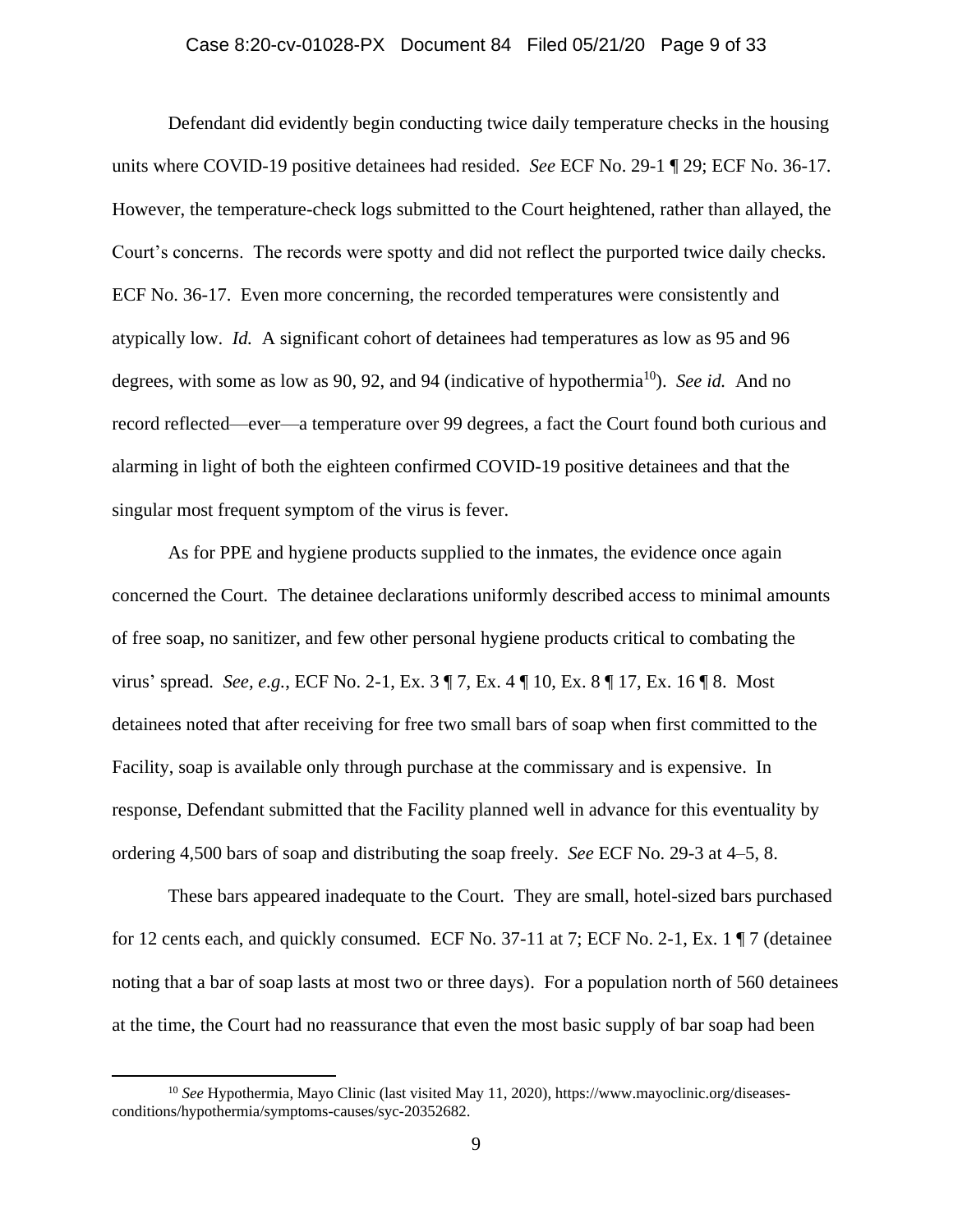# Case 8:20-cv-01028-PX Document 84 Filed 05/21/20 Page 10 of 33

secured in sufficient quantities to comply with CDC guidelines as to frequent hand washing. *Cf.* ECF No. 29-3 at 6; ECF No. 2-1, Ex. 36 at 11.

As for masks, the Facility provided higher grade N-95 masks to its staff and surgical masks to detainees. *See* ECF No. 29-3 at 10–11. However, the detainees uniformly complained that the masks were flimsy, became dirty and soiled easily, and were not replaced nearly as often as necessary to maintain detainee safety. *See, e.g.*, ECF No. 2-1, Ex. 2 ¶ 9, Ex. 3 ¶ 5, Ex. 4 ¶ 6, Ex. 5 ¶ 6, Ex. 7 ¶ 8, Ex. 8 ¶ 16, Ex. 24 ¶ 6.

The detainees also vigorously disputed that the housing units were cleaned, *see, e.g.*, ECF No. 2-1, Ex. 1  $\parallel$  5, Ex. 3  $\parallel$  9, Ex. 24  $\parallel$  10, or that available supplies allowed for frequent sanitizing of high-contact surfaces such as the housing unit phones. *See, e.g.*, ECF No. 2-1, Ex. 16 ¶ 8 ("There are two spray bottles on the whole unit to share between about 80 people."), Ex. 15 ¶ 7. The medical units received some of the most damning reports of unclean and unsanitary conditions. According to several detainee declarations and one assistant public defender, medical isolation cells had "mucus, feces, blood, old food, urine, spit, everything you can name on the walls." ECF No. 2-1, Ex. 11 ¶ 18; *see also* ECF No. 2-1, Ex. 12 ¶¶ 7–8, Ex. 29 ¶ 15. The larger ten-person medical cell, although "better," evidently suffered from lack of cleaning supplies, piles of dust, accumulation of trash, and bug problems. *See* ECF No. 2-1, Ex. 11 ¶ 19, Ex. 9 ¶¶ 19, 21; ECF No. 37-3 at 25 (internal Facility email confirming that the "Male Ward" in the Medical Unit was not cleaned by a professional service because it was "occupied.").

Chief among the Court's lingering concerns was the medically vulnerable population. Although Defendant sparred about the definition of "medically vulnerable," *see* ECF No. 29-1 ¶ 31, the CDC makes it clear. The population at higher risk for serious deleterious effects from COVID-19 are those age 65 and older; those with such underlying medical conditions as chronic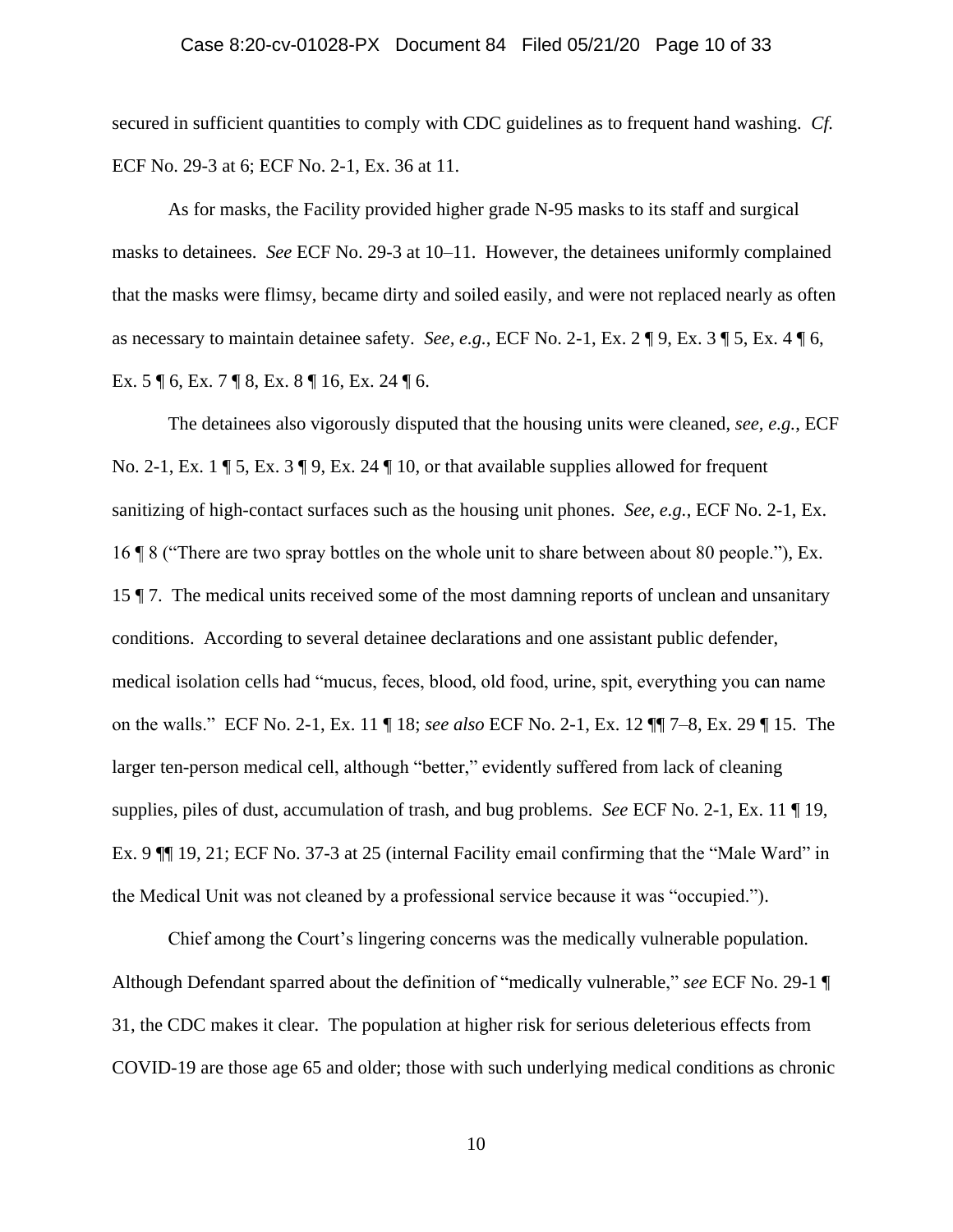# Case 8:20-cv-01028-PX Document 84 Filed 05/21/20 Page 11 of 33

lung disease, moderate to severe asthma, serious heart conditions, diabetes, severe obesity, liver disease, chronic kidney disease undergoing dialysis; and the immunocompromised such as cancer patients, those who have received bone marrow or organ transplants, those who are HIV positive or who have AIDS, or those who take regularly corticosteroids and other immunosuppressants.<sup>11</sup> Corizon bulletins have similarly advised Facility's medical staff of the high-risk conditions. *See* ECF No. 36-12 at 3–4. And both the CDC and Corizon explicitly instruct correctional facilities to develop a specific plan for this vulnerable population focused on implementing prophylactic housing and other accommodations in preparation for an outbreak. *See* ECF No. 36-26 at 4 ("For those patient (sic) age 60 or older, and especially those with underlying health issues, please ensure that there is a specific plan in place to isolate them from potential exposures and protect them with preventative measures."); ECF No. 2-1, Ex. 36 at 17, 21 (similar).

Despite this clear guidance, Defendant's submission reflected no plan of any kind for the high-risk detainees. They remained housed with others who were COVID-19 symptomatic and positive with no special care paid to the heightened risk they face. *See, e.g.,* ECF No. 2-1, Ex. 26 ¶ 4 ("I am HIV positive. Over the past two weeks, I have had chills and fever, a slight cough, body pain and a sore throat. I requested a "sick call,"  $\ldots$  the week of March 30<sup>th</sup> and I was finally seen on April 9, 2020."), Ex. 25 ¶ 5 ("I have asthma. . . I felt really bad for two or three days. I had body aches, a runny nose, and what felt like fluid in my chest. . . a nurse took my temperature. It was 101 or 102. Despite this, I only remained in the medical unit for ten or 15 minutes. I was told to return to my cell and drink fluids. That was all.").

In short, the situation at the Facility appeared grim. The Court accordingly appointed Dr.

<sup>11</sup> *People Who Are at Higher Risk for Severe Illness*, CDC, https://www.cdc.gov/coronavirus/2019 ncov/need-extra-precautions/people-at-higher-risk.html.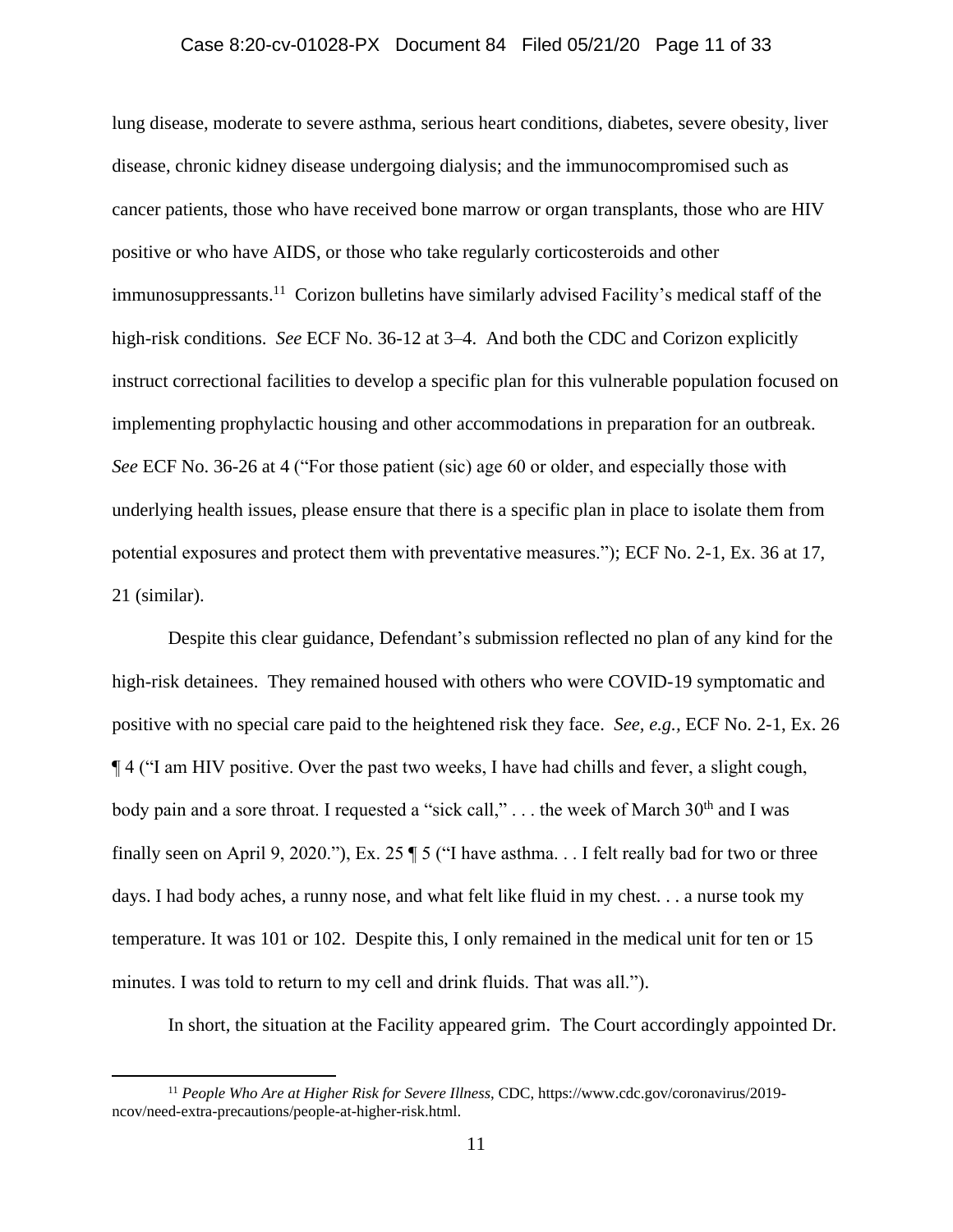# Case 8:20-cv-01028-PX Document 84 Filed 05/21/20 Page 12 of 33

Carlos Franco-Paredes, Program Director of the Division of Infectious Diseases at the University of Colorado Denver School of Medicine and an expert in infectious diseases, to inspect the Facility. ECF No. 48-2; ECF No. 53.<sup>12</sup> Double-Board certified in internal medicine and infectious diseases, Dr. Franco-Paredes has amassed not only significant clinical experience in direct patient care for infectious diseases, but has also advised and represented the country of Mexico on national health plans for implementing vaccinations, infectious disease protocols, and outbreaks of infections in the jail system. ECF No. 48-2 at 2. Dr. Franco-Paredes has also performed other similar inspections since the COVID-19 outbreak.

Dr. Franco-Paredes conducted the site inspection on May 6 and 7. ECF No. 65-1 at 5. Over the course of two full days, the doctor was given unrestricted access to the Facility and he inspected much of it. *Id.* He also interviewed 41 detainees, several corrections officers and command staff, the resident physician, nurses, the resident psychologist, and Defendant. *Id.* Dr. Franco-Paredes described Defendant and staff as "helpful" and "cooperative," as well as open to recommendations to reduce the risk to staff and inmates. *Id.* at 6. Within 72 hours of the inspection, Dr. Franco-Paredes completed a written report and answered follow-up questions during a recorded hearing held on May 11, 2020. ECF Nos. 64, 65-1. The following summarizes his findings.

Starting with the good news, the Facility appears at present to be complying with most of the applicable CDC guidelines. Although this was not always the case,<sup>13</sup> Dr. Franco-Paredes found that the detainees had been given adequate supplies of soap and Spray-9, an FDA-

<sup>&</sup>lt;sup>12</sup> The Court appointed Dr. Franco-Paredes pursuant to Federal Rule of Evidence 706. The Court and parties appreciate Dr. Franco-Paredes' responsiveness and willingness to bear the entire expense of his appointment.

<sup>&</sup>lt;sup>13</sup> The record, when viewed as a whole, reflects historic insufficient provision of soap, masks, cleaning products, and a lack of social distancing. *See generally* ECF Nos. 2, 3-1, 29, 36, 37.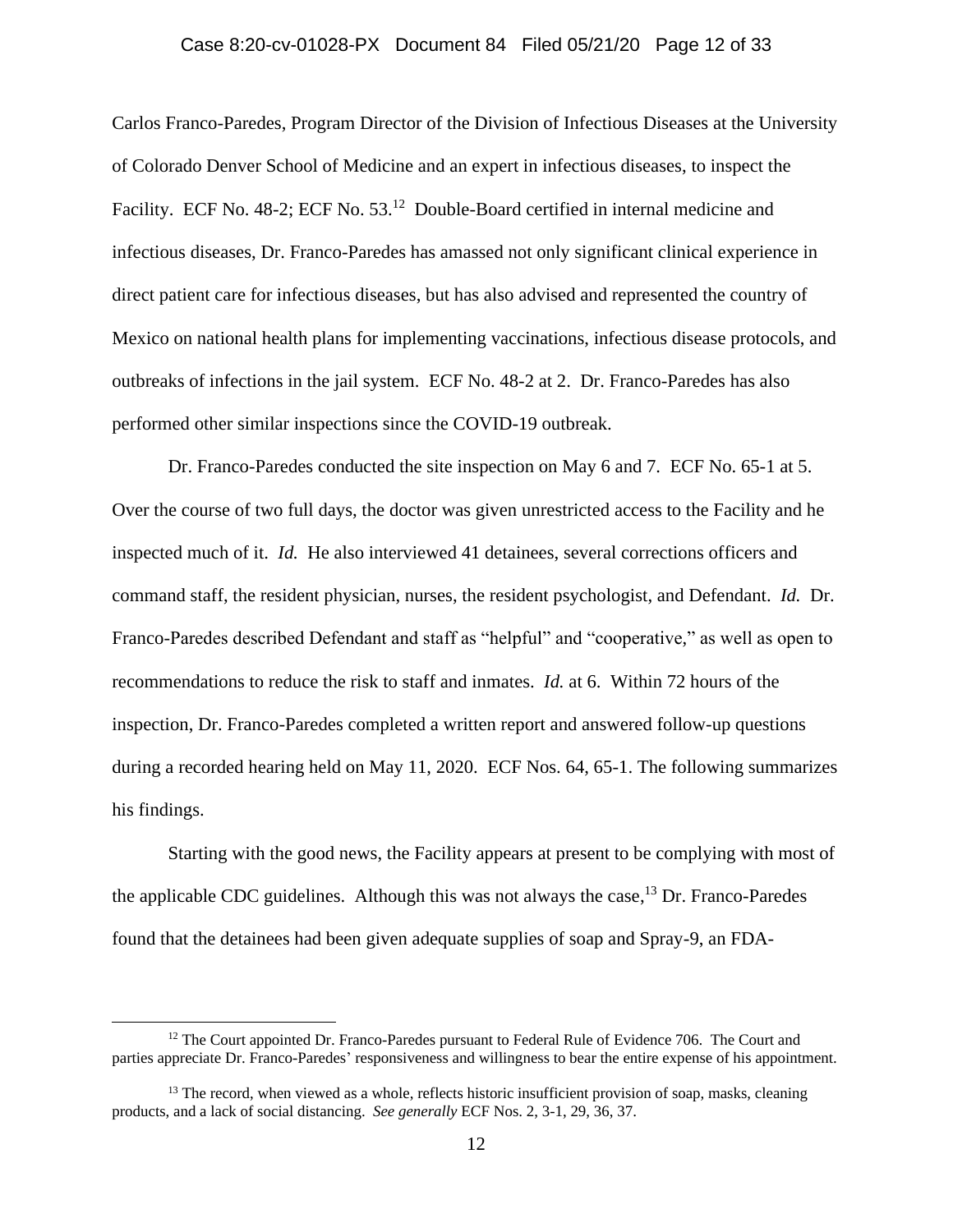## Case 8:20-cv-01028-PX Document 84 Filed 05/21/20 Page 13 of 33

approved disinfectant that kills the novel coronavirus. ECF No. 65-1 at 10. Further, the Facility's physical structure, combined with the lockdown measures implemented, worked to contain the spread of COVID-19 when staff and detainees began testing positive. *See id.* at 7, 10. The regular but infrequent provision of masks could be improved, according to the doctor, but it appears that the Facility is making ongoing changes in that regard. *See id.* at 10, 14. As of the report date, May 11, none of the interviewed detainees reported active COVID-19 symptoms, although one additional staff member had tested positive on May 6. *Id.* at 9.

As for the bad news, Dr. Franco-Paredes confirmed that the Facility experienced a "large outbreak" of COVID-19 between the end of March and mid-April that demanded rapid response in testing and treatment. *Id.* at 6. The outbreak began in the Officer Dining Room and spread to at least four of the housing units that together included approximately 237 detainees. *Compare* ECF No. 65-1 at 6 *with* ECF No. 29 at 12. Consistent with detainees' declarations, Dr. Franco-Paredes noted that many detainees in those units had experienced active symptoms of COVID-19. Yet only twenty COVID-19 tests were administered, and only the eighteen detainees who tested positive were isolated in the medical unit and treated accordingly. Those infected with COVID-19 were "likely a much higher number," and instead remained in their respective housing units as disease vectors for the other detainees and staff. ECF No. 65-1 at 7. It was good fortune that none, to date, suffered any of the serious, sometimes catastrophic, outcomes of the virus. *Id.* 

Dr. Franco-Paredes also concluded that certain staff were—and still are—ill-equipped to handle the outbreak. *Id.* at 8–9. Nurses lack a basic understanding of COVID-19 symptoms and their dereliction was patent. During the outbreak, sick call requests went ignored and when the staff did respond, they failed to treat or isolate COVID-19 symptomatic detainees, repeating to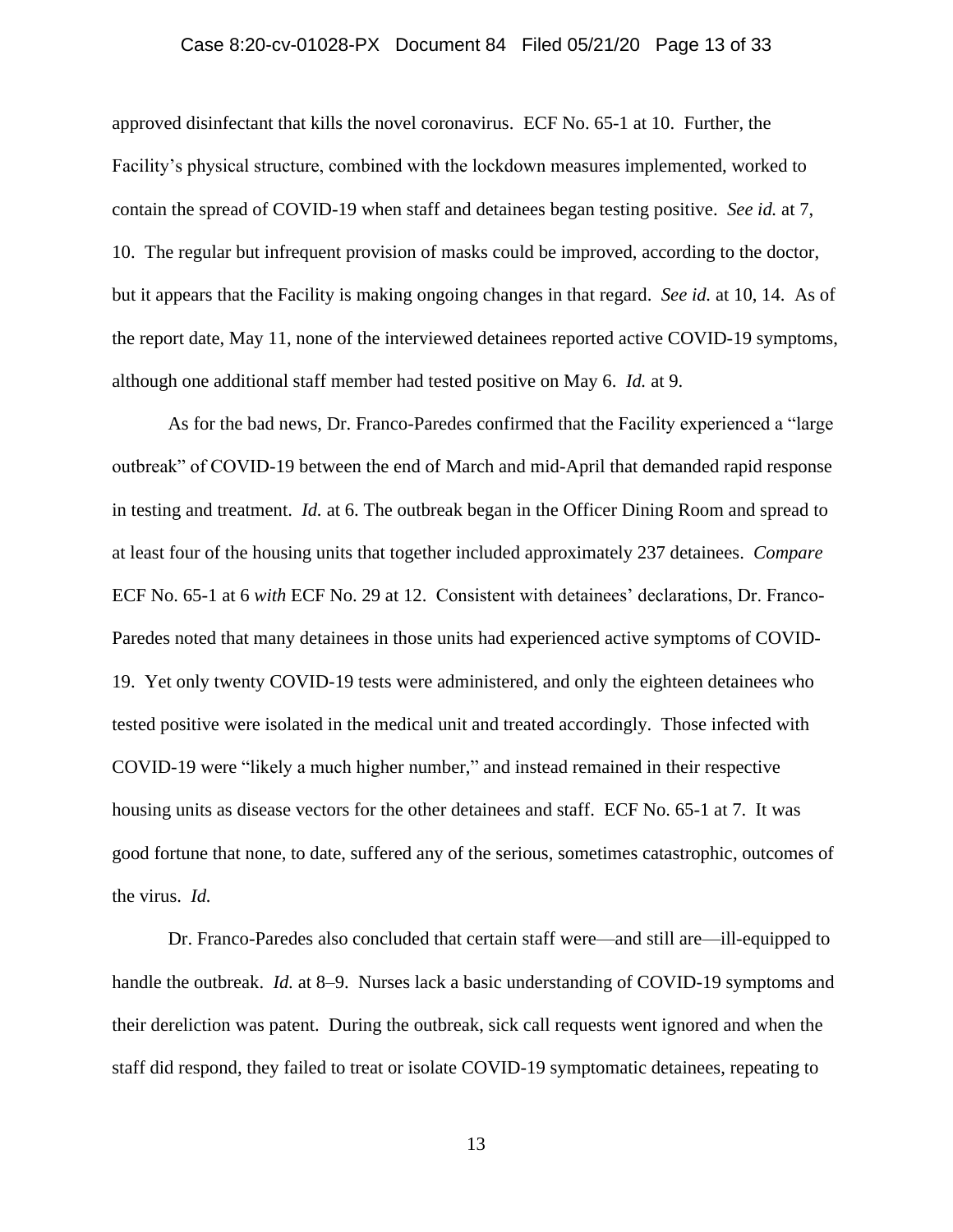## Case 8:20-cv-01028-PX Document 84 Filed 05/21/20 Page 14 of 33

the detainees the well-worn phrase "if you can walk, then you are ok." *Id.* at 9. This chronic lack of education and response undoubtedly is an area of "important concern since patients with COVID-19 may rapidly develop progressive respiratory failure." *Id.* at 8. This combination of "viral under-testing" and insufficiently trained or responsive medical staff posed great concern to the doctor, especially given that certain "medically vulnerable individuals [are] residing in these units and who, if infected, may develop severe disease and potentially die from this infection." *Id.* at 9.

As for these high-risk detainees, Dr. Franco-Paredes confirmed they were left wholly exposed. *Id.* at 7. Defendant, although specifically aware through CDC guidance that high-risk detainees could easily succumb to COVID-19, and knowing that 28 staff and 18 detainees had already tested positive, implemented no functional plan to afford such detainees any additional screening, supervision, segregated housing, or any like measure. Simply put, as of the report date, Defendant had not demonstrated any plan to address the high-risk detained population.

At the conclusion of the May 11 hearing, the Court ordered the exchange of additional evidence to facilitate ongoing discussions, as well as supplemental briefing on the application of the Prison Litigation Reform Act (PLRA), 28 U.S.C. § 3626, to the proposed injunctive relief. ECF No. 66. The Court next conducted a second recorded hearing with the parties on May 20. After careful review of all evidence presented, and for the following reasons, the Court finds injunctive relief warranted, although on far narrower grounds than originally proposed.

## **II. Analysis**

#### **A. The Prison Litigation Reform Act (PLRA)**

As a preliminary matter, the Court must decide whether the PLRA applies in this case. The Court concludes it does. The PLRA, by its plain terms, reaches all "prospective relief in *any*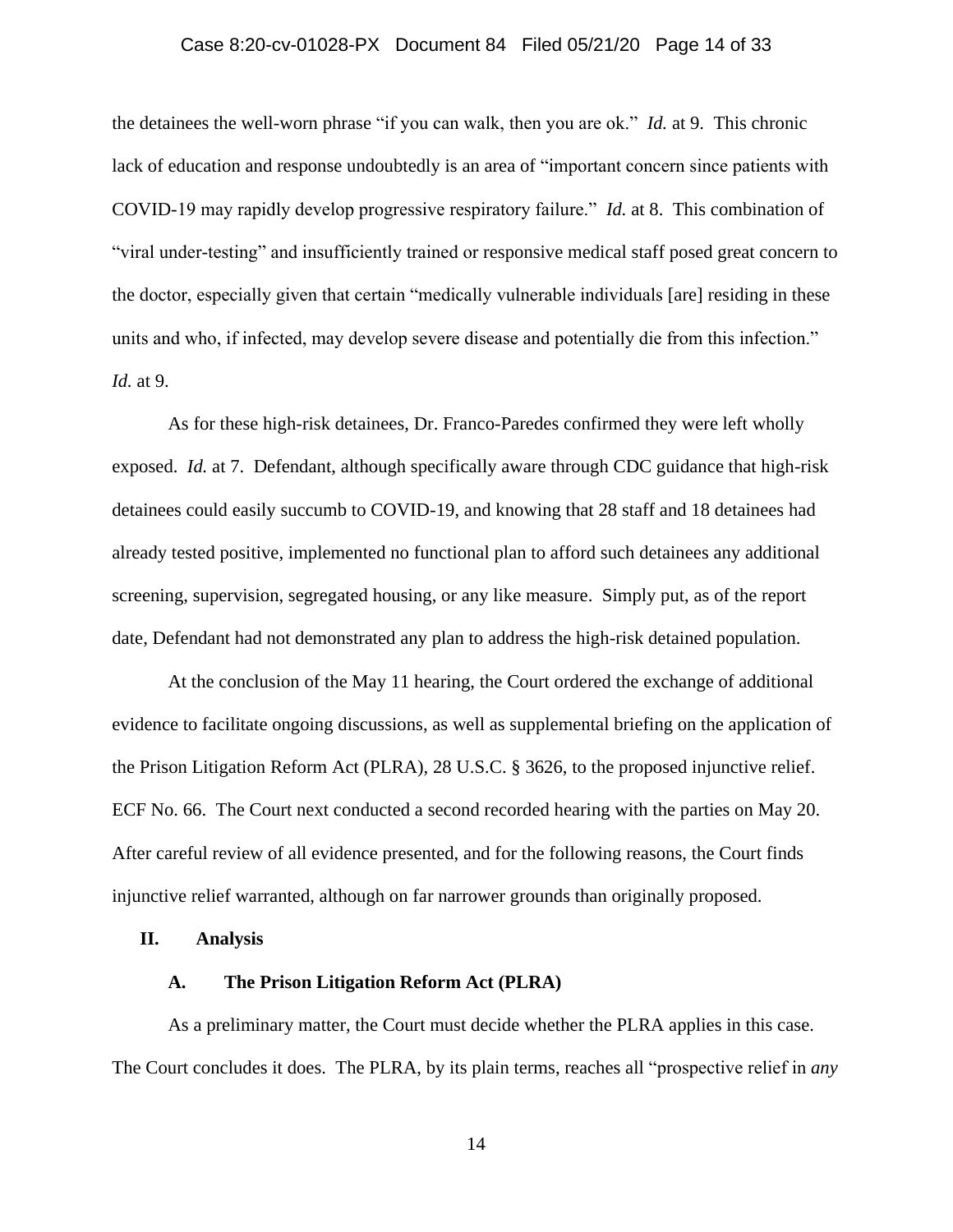## Case 8:20-cv-01028-PX Document 84 Filed 05/21/20 Page 15 of 33

civil action brought with respect to prison conditions." 18 U.S.C. § 3626(a) (1997) (emphasis added). This includes actions brought by pretrial detainees challenging conditions of their pretrial detention. *See id.* § 3626(g)(3) (defining "prisoner" to include "any person subject to . . . detention . . .who is accused of . . .violations of criminal law or the terms and conditions of parole, probation, pretrial release, or diversionary program."); and  $(g)(5)$  ("prison" defined as "any Federal, State, or local facility that incarcerates or detains juveniles or adults accused of . . . violations of criminal law").

In the context of proposed injunctive relief, the PLRA mandates that it reach "no further than necessary to correct the [constitutional] violation." *Id.* § 3626(a)(1)(A). When fashioning the appropriate remedy, the Court must also give "substantial weight to any adverse impact on public safety or the operation of a criminal justice system caused by the relief." *Id.* In this respect, the PLRA imposes an important backstop against judicial micro-management of prison and detention facilities, even in the face of public health crises. *See Brown v. Plata*, 563 U.S. 493, 511 (2011).

Section 3626(a)(3) further circumscribes this Court's power to issue a "prisoner release order." 18 U.S.C. § 3626(a)(3). A prisoner release order is defined broadly as "*any* order, including a temporary restraining order or preliminary injunctive relief, that has the purpose or effect of reducing or limiting the prison population, *or that directs the release from or nonadmission of prisoners to a prison*." *Id.* § 3626(g)(4) (emphasis added). The PLRA directs that such a release order may issue only by three-judge panel, convened at the request of this Court, and only after less intrusive relief has failed to remedy the constitutional violation. *Id.*   $§3626(a)(3).$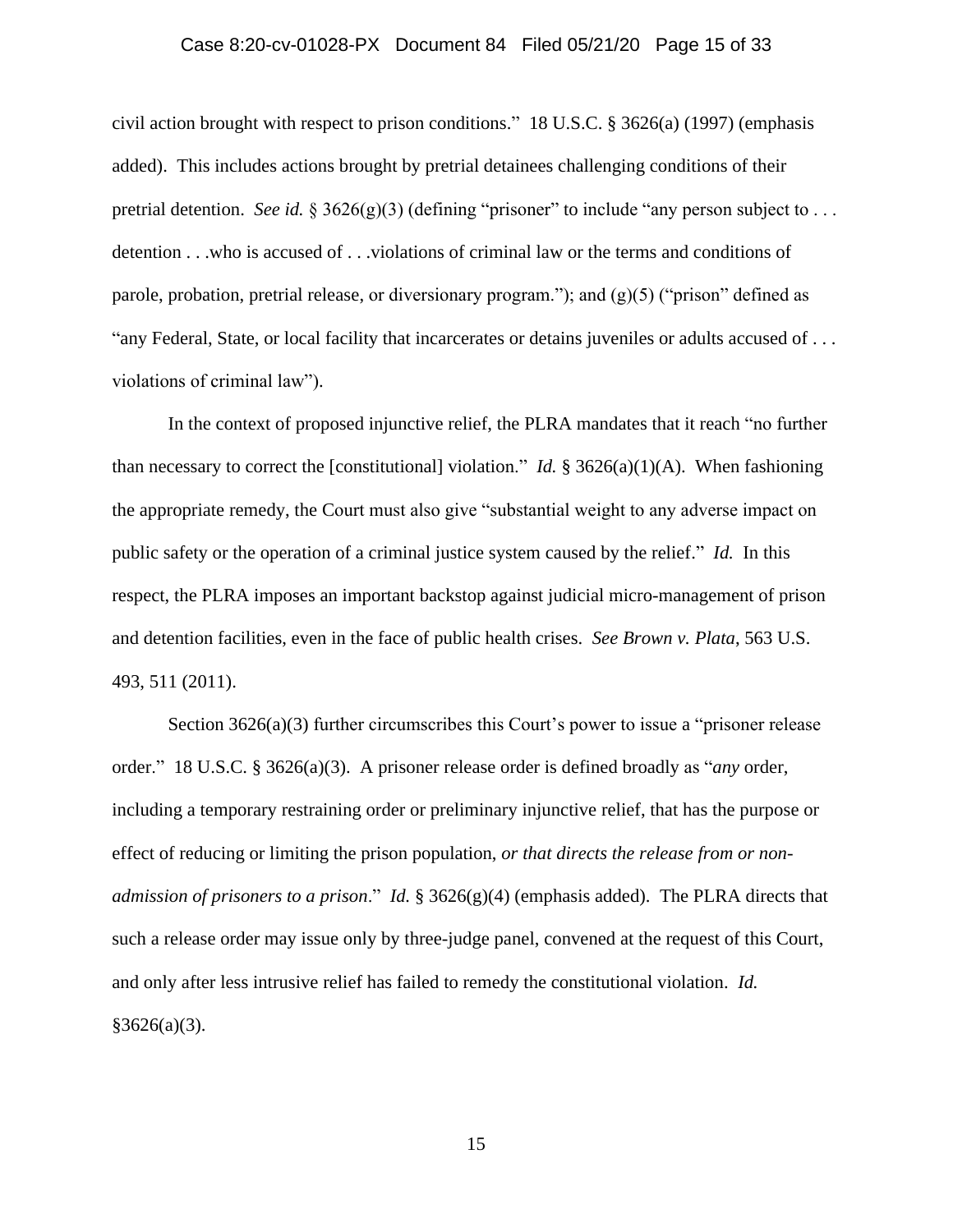## Case 8:20-cv-01028-PX Document 84 Filed 05/21/20 Page 16 of 33

Plaintiffs agree the PLRA applies to their Eighth and Fourteenth Amendment claims (Count I), given that it challenges the conditions of their confinement.<sup>14</sup> ECF No. 74 at 1 n.1. However, they challenge the PLRA's applicability to the petition for habeas corpus brought on behalf of the medically vulnerable subclass pursuant to 28 U.S.C. § 2241 (Count III). ECF No. 3-1 at 33 n.55; ECF No 74 at 2. Plaintiffs assert that because the habeas petition challenges the "fact of confinement" and not the conditions under which they are detained, this claim is beyond the reach of the PLRA. ECF No. 74 at 2. The Court, at this juncture, must disagree.

To be sure, section 2241 confers "broad authority" on the court to "hear applications for writs of habeas corpus filed by persons claiming to be held 'in custody in violation of the Constitution or laws or treaties of the United States.'" *Timms v. Johns*, 627 F.3d 525, 530 (4th Cir. 2010) (quoting 28 U.S.C. § 2241). This authority extends to federal habeas corpus petitions brought by state pre-trial detainees. *See Braden v. 30th Judicial Circuit Court*, 410 U.S. 484, 488–89 (1973); *Robinson v. Thomas*, 855 F.3d 278, 283–84 (4th Cir. 2017); *In re Wright,* 826 F.3d 774, 782 (4th Cir. 2016) (citing with approval *McNeely v. Blanas*, 336 F.3d 822, 824 n.1 (9th Cir. 2003)). However, petitioners must challenge the "fact or duration" of their confinement and seek relief in the form of immediate release. *Vazquez Barrera v. Wolf*, No. 4:20-CV-1241, 2020 WL 1904497, at \*4 (S.D. Tex. Apr. 17, 2020) (quoting *Preiser v. Rodriguez*, 411 U.S. 475, 500 (1973)); *cf.* C*oreas v. Bounds*, No. TDC-20-0780, 2020 WL 1663133, at \*7 (D. Md. Apr. 3, 2020) (concluding that a "claim by an immigration detainee seeking release because of unconstitutional conditions or treatment is cognizable under  $\S 2241$ ").<sup>15</sup> The subclass'

<sup>&</sup>lt;sup>14</sup> The Court agrees with Plaintiffs that the PLRA does not apply to their over-detention claim (Count II). The Court does not view that claim as challenging the conditions of their confinement, but rather a purported policy of detaining individuals beyond the point at which they are legally entitled to release.

<sup>&</sup>lt;sup>15</sup> The Fourth Circuit has offered some guidance on this issue, at once holding that challenges to the conditions of confinement cannot be brought as a habeas petition, *see Wilborn v. Mansukhani*, 795 F. App'x 157, 163–64 (4th Cir. 2019), and endorsing that habeas corpus is "primarily a vehicle for attack by a confined person on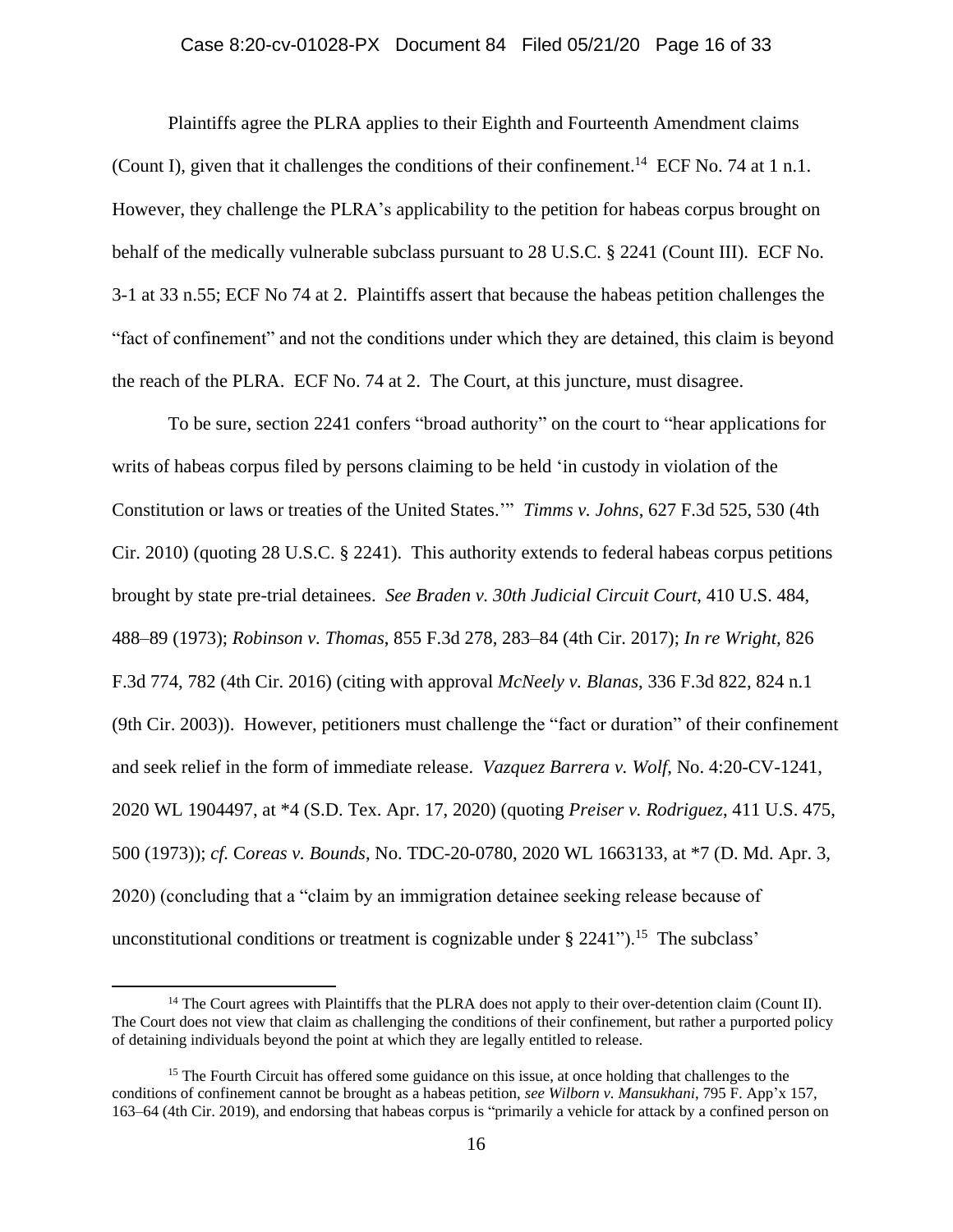## Case 8:20-cv-01028-PX Document 84 Filed 05/21/20 Page 17 of 33

challenges to the conditions of confinement are otherwise captured in Count I and brought pursuant to 28 U.S.C. § 1983. *See Lee v. Winston*, 717 F.2d 888, 892 (4th Cir. 1983) (citing *Preiser*, 411 U.S. at 475) (release from confinement unavailable for claims brought pursuant to 42 U.S.C. § 1983).

The PLRA clearly carves out an exception for "habeas corpus proceedings challenging the fact or duration of confinement in prison." 18 U.S.C.  $\S 3626(g)(2)$ . But that is not this claim. The Complaint, read most favorably to the medically vulnerable subclass, simply does not challenge the "fact" that they are detained. They are not claiming, for example, to be held after acquittal or beyond the time otherwise imposed by law. *Compare Rodriguez v. Ratledge*, 715 F. App'x 261, 266 (4th Cir. 2017) (petitioner's deprivation of good-conduct time was a cognizable habeas claim because it challenged the duration of his confinement); *Brazell v. Boyd*, No. 92-7029, 1993 WL 98778, at \*2 (4th Cir. Apr. 5, 1993) (citing *Drayton v. Hayes*, 589 F.2d 117, 120–21 (2d Cir. 1979) (double jeopardy claim properly brought as habeas petition); *and Robinson v. Thomas*, 855 F.3d 278, 283 (2017) (Court's analysis presumes double jeopardy claim properly brought as § 2241 petition) *with Braddy v. Wilson*, 580 F. App'x 172, 173 (4th Cir. 2014) (petitioner's challenge to the conditions of confinement improper habeas action); *Strader v. Troy*, 571 F.2d 1263, 1269 (4th Cir. 1978) (because petitioner did "not assert that he [was] entitled to parole and should be released," the "claim for relief must be treated as a suit under 42 U.S.C. § 1983."); *and Wilborn*, 795 F. App'x at 163–64 (petitioner's request for transfer to another facility was not cognizable under § 2241). Rather, Plaintiffs allege that the current "conditions" at the Facility have resulted in "needless[]" exposure to COVID-19. ECF

the legality of his custody and [that] the traditional remedial scope of the writ has been to secure absolute release either immediate or conditional—from that custody." *Winston*, 717 F.2d at 892.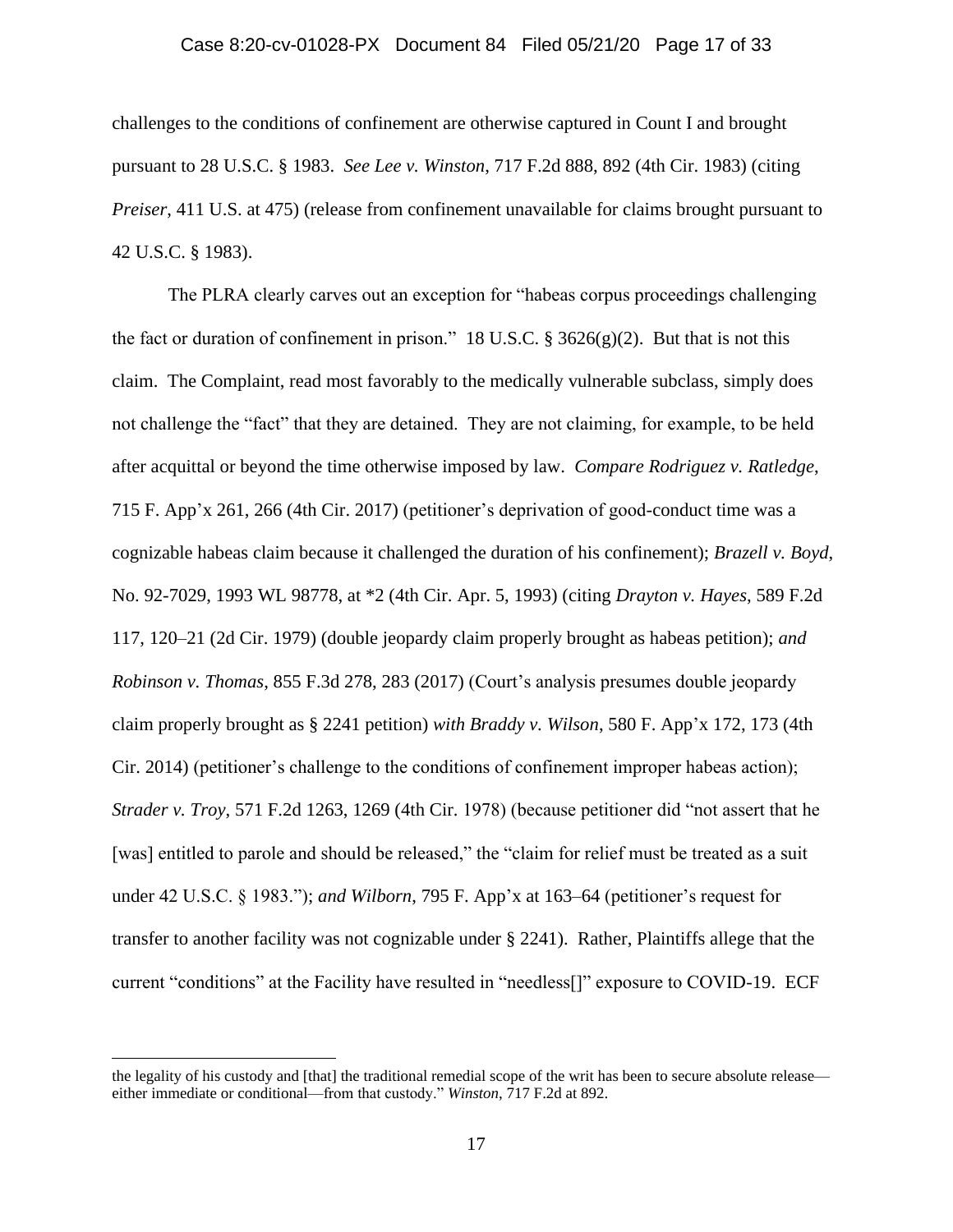### Case 8:20-cv-01028-PX Document 84 Filed 05/21/20 Page 18 of 33

No. 2 ¶ 9. Apart from the over-detention claim, Plaintiffs' factual allegations focus almost exclusively on Defendant's failure to provide appropriate PPE, housing, and medical care. *Id.* ¶¶ 68–182, 198. Where "Plaintiffs' claims would not exist but for their current conditions of confinement," *Alvarez v. LaRose*, 20cv782-DMS-AHG, 2020 WL 2315807, at \*2-4 (S.D. Cal. May 9, 2020), Plaintiffs' habeas claim, at its core, is a challenge to prison conditions.

This Court is also not prepared to conclude that the challenge concerns both the fact and conditions of confinement. Although this dual designation may make sense in other contexts,<sup>16</sup> the Court cannot plausibly read this Complaint as bringing such a claim. The Complaint singularly references that "there are presently no options available to mitigate" the risk posed to the subclass "quickly enough to protect them other than immediate release from custody." ECF No. 2 at  $\P$  211. But the remaining Complaint identifies the very conditions that, if remedied, would mitigate the risk to all detainees, including the subclass. Put differently, Plaintiffs have not pleaded facts which make plausible that no set of conditions can reduce the risk of COVID-19 exposure to the medically vulnerable subclass to an acceptable level. *See Fry v. Napoleon Cmty. Sch.*, 137 S. Ct. 743, 755 (2017) ("What matters is the crux . . . of the plaintiff's complaint, setting aside any attempts at artful pleading."); *cf. Davis v. Bell Atl.-W. Va., Inc.*, 110 F.3d 245, 247 (4th Cir. 1997); *Belfiore v. Summit Fed. Credit Union*, 452 F. Supp. 2d 629, 633 n.2 (D. Md. 2006). Accordingly, the Court finds that the PLRA applies to Counts I and III. <sup>17</sup>

<sup>16</sup> *See Nelson v. Campbell*, 541 U.S. 637, 643–44 (2004); *Wilson v. Williams*, No. 20-3447, at 3 (6th Cir. May 4, 2020), ECF No. 62, Ex. A; *but see Swain v. Junior*, No. 20-11622-C, 2020 WL 2161317, at \*6 (11th Cir. May 5, 2020); *Martinez v. Brooks*, No. 3:20-cv-00569, 2020 WL 2405350, at \*16 (D. Conn. May 12, 2020).

<sup>17</sup> Even if the PLRA did not apply, the Court finds that Plaintiffs have not demonstrated the propriety of *en masse* release for the medically vulnerable subclass. *Cf. Malam v. Adducci,* No. 20-10829, 2020 WL 1672662, at \*13 (E.D. Mich. Apr. 5, 2020) (finding that "no set of possible confinement conditions" could sufficiently protect petitioner's constitutional rights); *Gray v. Cty. of Riverside*, 5:13-cv-0444-VAP-OPx, at 4 (C.D. Cal., Apr. 14, 2020) (stating that if the jail "is unable to implement adequate social distancing within its existing jail facilities and take other necessary steps to decrease the risk of infection, this Court has the authority to order the transfer of prisoners to different facilities.").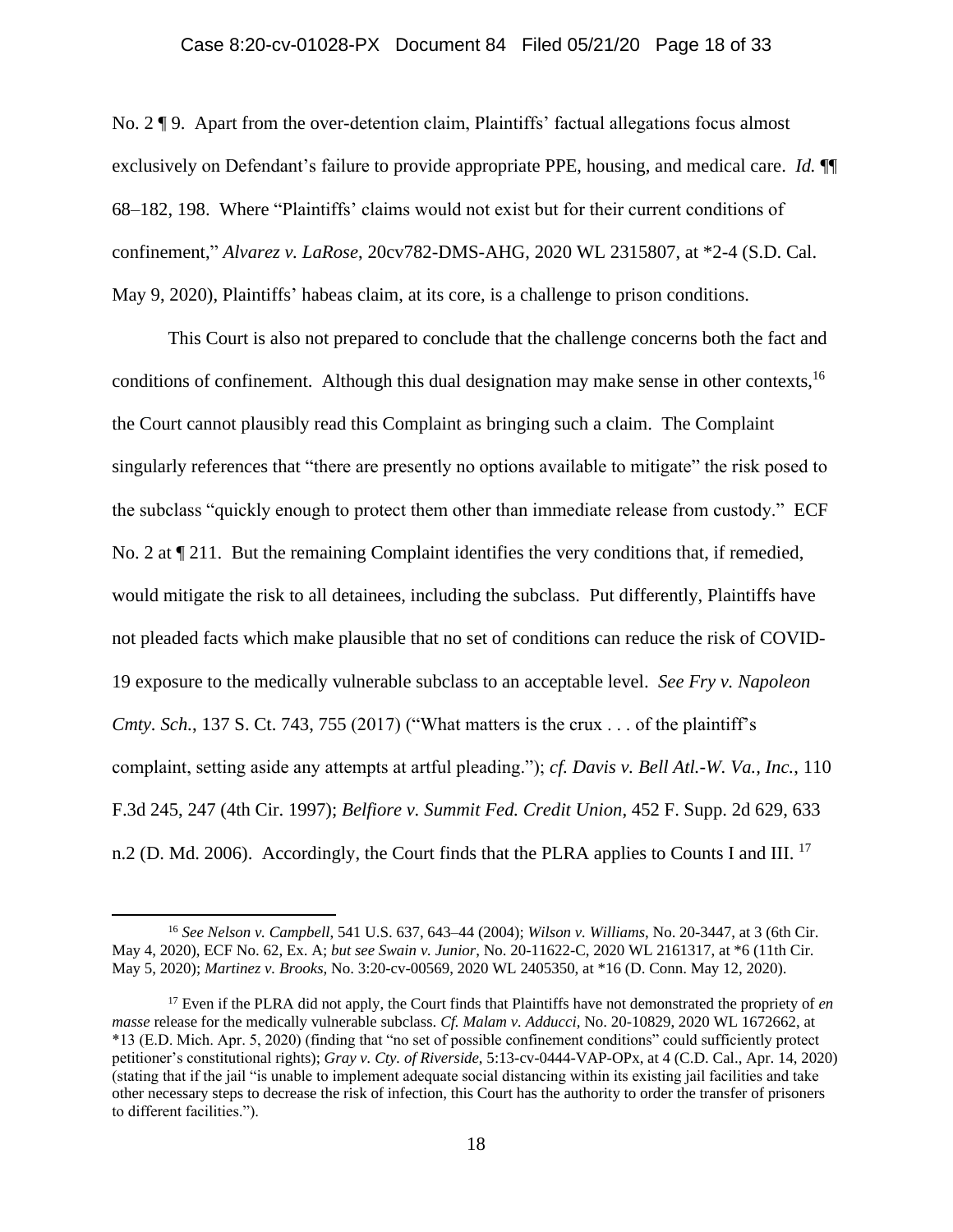#### **B. Standard for Injunctive Relief**

Emergency injunctive relief remains an extraordinary remedy, warranted only upon "a clear showing that the plaintiff is entitled to relief." *Dewhurst v. Cnty. Aluminum Co.*, 649 F.3d 287, 290 (4th Cir. 2011) (quoting *Winter v. Natural Resources Defense Council*, 555 U.S. 7, 22 (2008)) (internal quotation marks omitted); *Int'l Longshoremen's Ass'n, Local 333 v. Int'l Longshoremen's Ass'n, AFL-CIO*, CCB-15-813, 2015 WL 1402342, at \*1 (D. Md. Mar. 25, 2015) (noting that the standards for a temporary restraining order and a preliminary injunction are the same). Because granting such a motion "requires that a district court, acting on an incomplete record, order a party to act, or refrain from acting, in a certain way[,] [t]he danger of a mistake in this setting is substantial." *Hughes Network Sys., Inc. v. InterDigital Commc'ns Corp.*, 17 F.3d 691, 693 (4th Cir. 1994) (quoting *Am. Hosp. Supply Corp. v. Hosp. Prods., Ltd.*, 780 F.2d 589, 593 (7th Cir. 1986)) (internal quotation marks omitted). Accordingly, the Court, in its sound discretion, must exercise caution in granting injunctive relief in advance of trial on the merits. *See Dewhurst*, 649 F.3d at 290 (citations omitted).

The burden of establishing the propriety of a temporary restraining order rests with the movants who must demonstrate, by a preponderance of the evidence, four well-established factors: (1) a likelihood of success on the merits; (2) a likelihood of suffering irreparable harm in the absence of preliminary relief; (3) that the balance of equities tips in the party's favor; and (4) that issuing the injunction is in the public interest. *Winter*, 555 U.S. at 20; *Dewhurst*, 649 F.3d at 290. For each of Plaintiffs' claims, the Court addresses the above factors.

## **C. The Eighth and Fourteenth Amendment Health and Safety Claims**

### **1. Likelihood of Success on Merits**

The Court first turns to the likelihood of success as to the Eighth and Fourteenth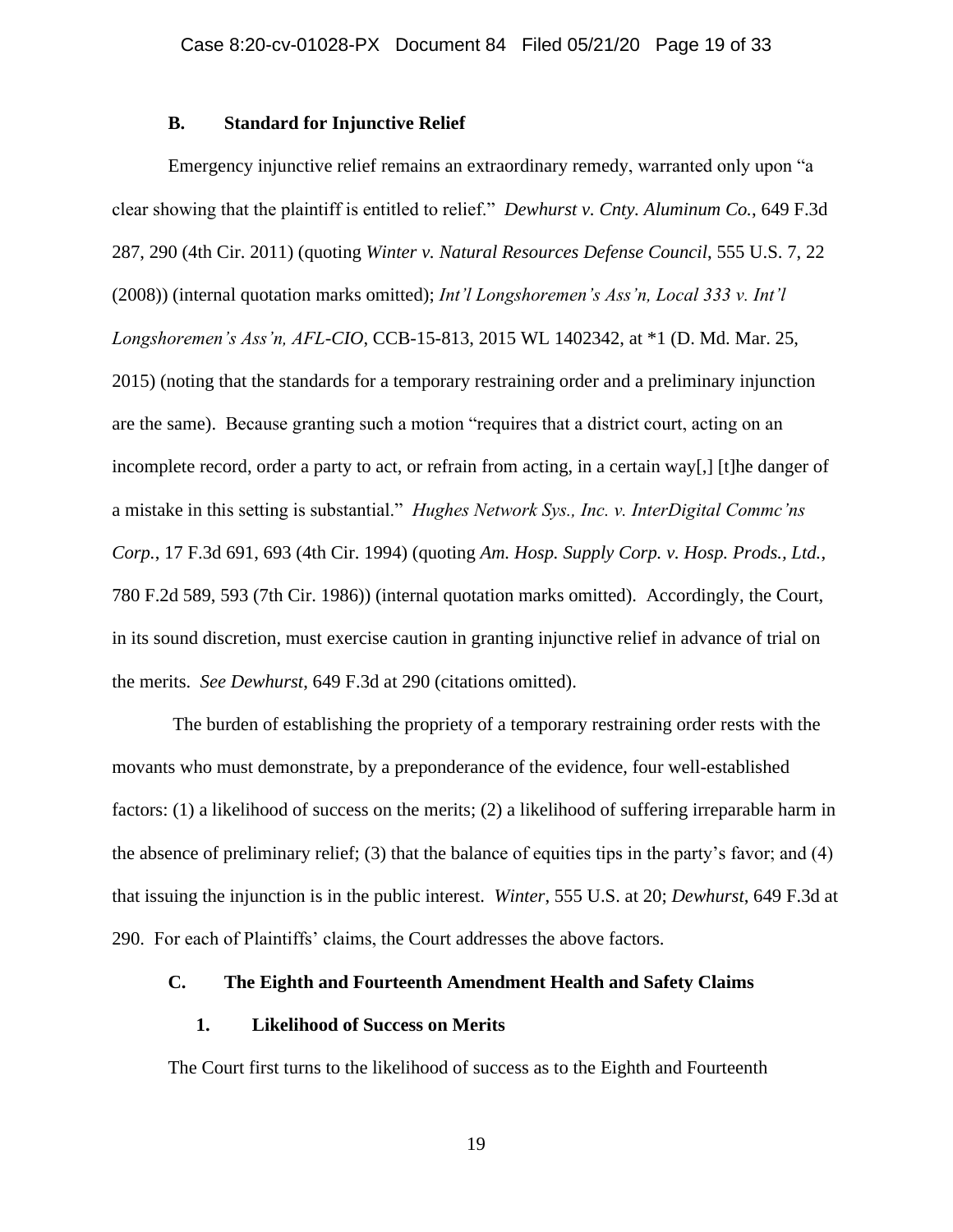# Case 8:20-cv-01028-PX Document 84 Filed 05/21/20 Page 20 of 33

Amendment claims. As Plaintiffs correctly point out, Eighth Amendment protections extend to those detainees already found guilty of a criminal offense, whereas similar protections apply to pretrial detainees pursuant to the due process clause of the Fourteenth Amendment. ECF No. 3-1 at 19; *see Helling v. McKinney*, 509 U.S. 25, 33 (1993) (Eighth Amendment); *City of Revere v. Mass. General Hosp.*, 463 U.S. 239, 244 (1983) (Fourteenth Amendment). This is because "a pretrial detainee, not yet found guilty of any crime, may not be subjected to punishment of any description." *Hill v. Nicodemus*, 979 F.2d 987, 991 (4th Cir. 1992); *Ingraham v. Wright*, 430 U.S. 651, 671–72 n. 40 (1977) ("Eighth Amendment scrutiny is appropriate only after the state has complied with the constitutional guarantees traditionally associated with criminal prosecutions."). However, the analytical implications largely remain the same because the due process rights of a pretrial detainee are "at least as great as the Eighth Amendment protections available to a convicted prisoner." *City of Revere*, 463 U.S. 239 at 244.

The Eighth Amendment to the Constitution prohibits "unnecessary and wanton infliction of pain" by virtue of its guarantee against cruel and unusual punishment. *Gregg v. Georgia*, 428 U.S. 153, 173 (1976). "Scrutiny under the Eighth Amendment is not limited to those punishments authorized by statute and imposed by a criminal judgment." *De'Lonta v. Angelone*, 330 F.3d 630, 633 (4th Cir. 2003) (citing *Wilson v. Setter*, 501 U.S. 294, 297 (1991)). Eighth Amendment protections assure "the treatment a prisoner receives in prison and the conditions under which he is confined." *Id.* (quoting *Helling*, 509 U.S. at 31).

Under the Eighth Amendment, an official is liable if she displays "deliberate indifference to serious medical needs." *Estelle v. Gamble*, 429 U.S. 97, 103 (1976). A "serious medical need is one that has been diagnosed by a physician as mandating treatment or one that is so obvious that even a lay person would easily recognize the necessity for a doctor's attention." *Iko* v.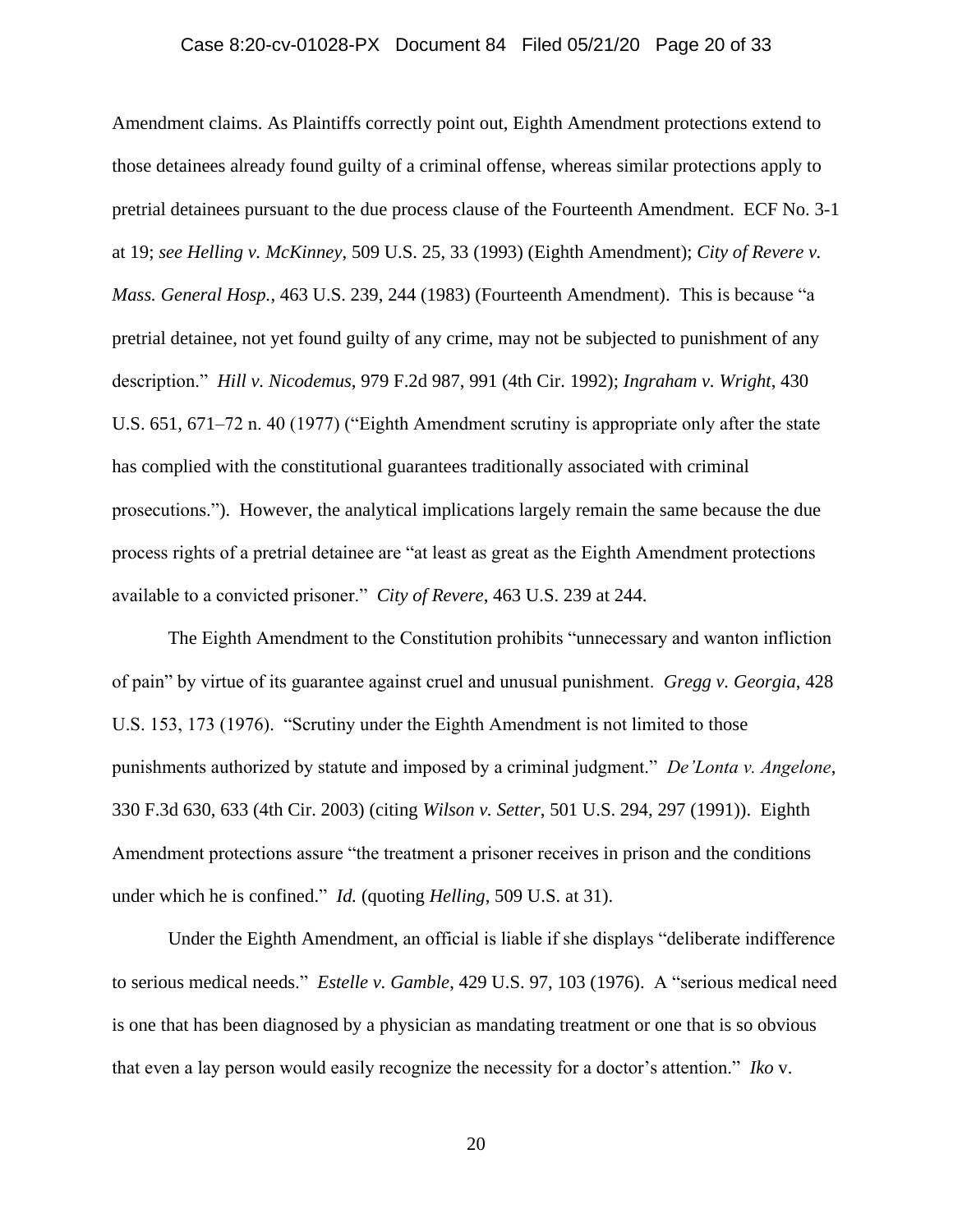## Case 8:20-cv-01028-PX Document 84 Filed 05/21/20 Page 21 of 33

*Shreve*, 535 F.3d 225, 241 (4th Cir. 2008) (internal quotation marks and ellipses omitted). Similarly, an official violates detainees' Eighth Amendment rights if she exposes detainees to conditions that pose "a substantial risk of serious harm" to their health. *See Farmer v. Brennan*, 511 U.S. 825, 834 (1994). This includes confinement conditions that are "very likely to cause serious illness and needless suffering" to detainees, specifically, "exposure of inmates to [the] serious, communicable disease" of COVID-19. *Helling*, 509 U.S. at 33; *see also DeGidio v. Pung*, 920 F.2d 525, 527, 529 (8th Cir. 1990) (holding that serious risk to inmates' health existed where a prison had an inadequate response to a tuberculosis outbreak even though "[o]nly a few infected individuals develop active tuberculosis" and the rest are asymptomatic).<sup>18</sup>

Importantly, "[w]hether one characterizes the treatment received by [the prisoner] as inhuman conditions of confinement, failure to attend to his medical needs, or a combination of both, it is appropriate to apply the deliberate indifference standard." *Helling*, 509 U.S. at 32 (quotation and quotation marks omitted). To satisfy the deliberate indifference standard, Plaintiffs must demonstrate first, that the alleged deprivation is, objectively, sufficiently serious, and second, that subjectively, the prison official acted with a sufficiently culpable state of mind. *See Cox v. Quinn*, 828 F.3d 227, 235–36 (4th Cir. 2016); *Scinto v. Stansberry*, 841 F.3d 219, 225 (4th Cir. 2016). The subjective component requires "subjective recklessness" in the face of the serious medical condition. *See Farmer*, 511 U.S. at 839–40. "True subjective recklessness requires knowledge both of the general risk, and also that the conduct is inappropriate in light of that risk." *Rich v. Bruce*, 129 F.3d 336, 340 n.2 (4th Cir.1997); *see also Parrish ex rel. Lee v.* 

<sup>&</sup>lt;sup>18</sup> Plaintiffs raise a wide array of other alleged constitutional violations concerning access to mental health treatment, interference with access to counsel and family members, and an ineffective grievance process**.** *See, e.g.*, ECF No. 3-1 at 9, 16, 22; ECF No. 2-1 at 44. This motion concerns solely the most immediate and pressing healthcare needs to mitigate the emergent COVID-19 crisis at the Facility. The Court has directed the parties to continue discussions regarding redress of the other areas of identified alleged deficiencies.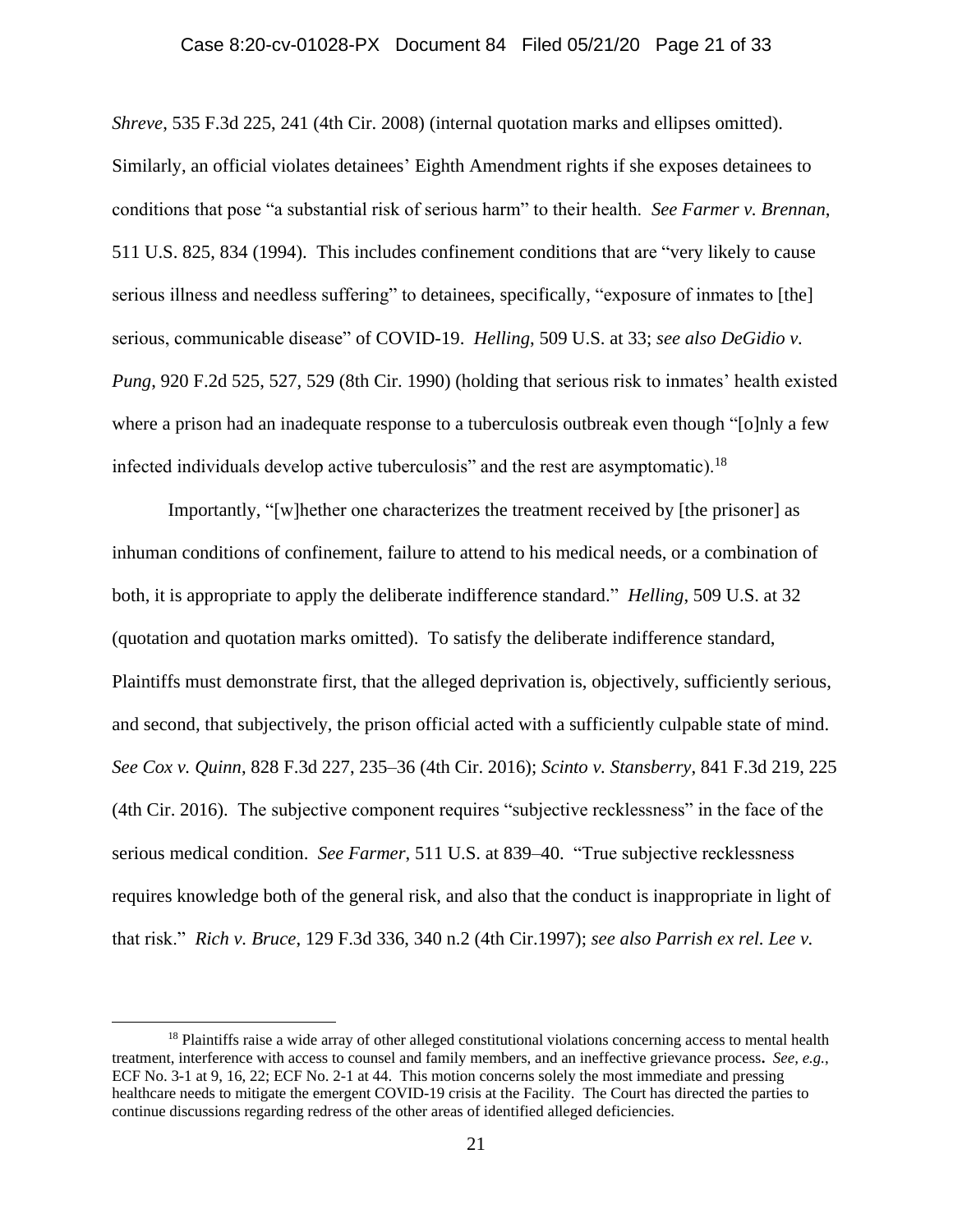*Cleveland*, 372 F.3d 294, 307 (4th Cir. 2004).

An official may avoid liability, however, "if [she] responded reasonably to the risk, even if the harm was not ultimately averted." *Farmer*, 511 U.S. at 844. Reasonableness of the actions taken must be judged in light of the risk known to the defendant at the time. *Brown v. Harris*, 240 F.3d 383, 390 (4th Cir. 2000); *see also Jackson v. Lightsey*, 775 F.3d 170, 179 (4th Cir. 2014).

Whether both prongs of the deliberate indifference standard apply to pretrial detainee claims has been the subject of much debate. Although the Fourth Circuit has historically required satisfaction of both the objective and subjective prongs in the context of detention claims, *see Gordon v. Kidd,* 971 F.2d 1087, 1094 (4th Cir.1992) (applying the deliberate indifference standard to pretrial detainees under the due process clause of the Fourteenth Amendment); *Hill*, 979 F.2d at 991–92 (same), the United States Supreme Court recently cast doubt on the viability of this rigorous test as applied to those not yet tried or convicted of any crime. The Court in *Kingsley v. Hendrickson* held that the presumptively innocent plaintiffdetainee need only establish, in his excessive force claim under the due process clause of the Fourteenth Amendment, that the official acts were objectively unreasonable; the plaintiff need not also show the official intended to violate plaintiff's rights or "acted with reckless disregard for his rights." 135 S.Ct. 2466, 2471–72 (2015). In so holding, the Court relied heavily on its prior decision in *Bell v. Wolfish*<sup>19</sup>, in which the Court "did not consider the prison officials" subjective beliefs about the policy." *Id.* at 2473. "As *Bell* itself shows (and as our later precedent affirms), a pretrial detainee can prevail by providing only objective evidence that the challenged governmental action is not rationally related to a legitimate governmental objective or

<sup>19</sup> 441 U.S. 520 (1979).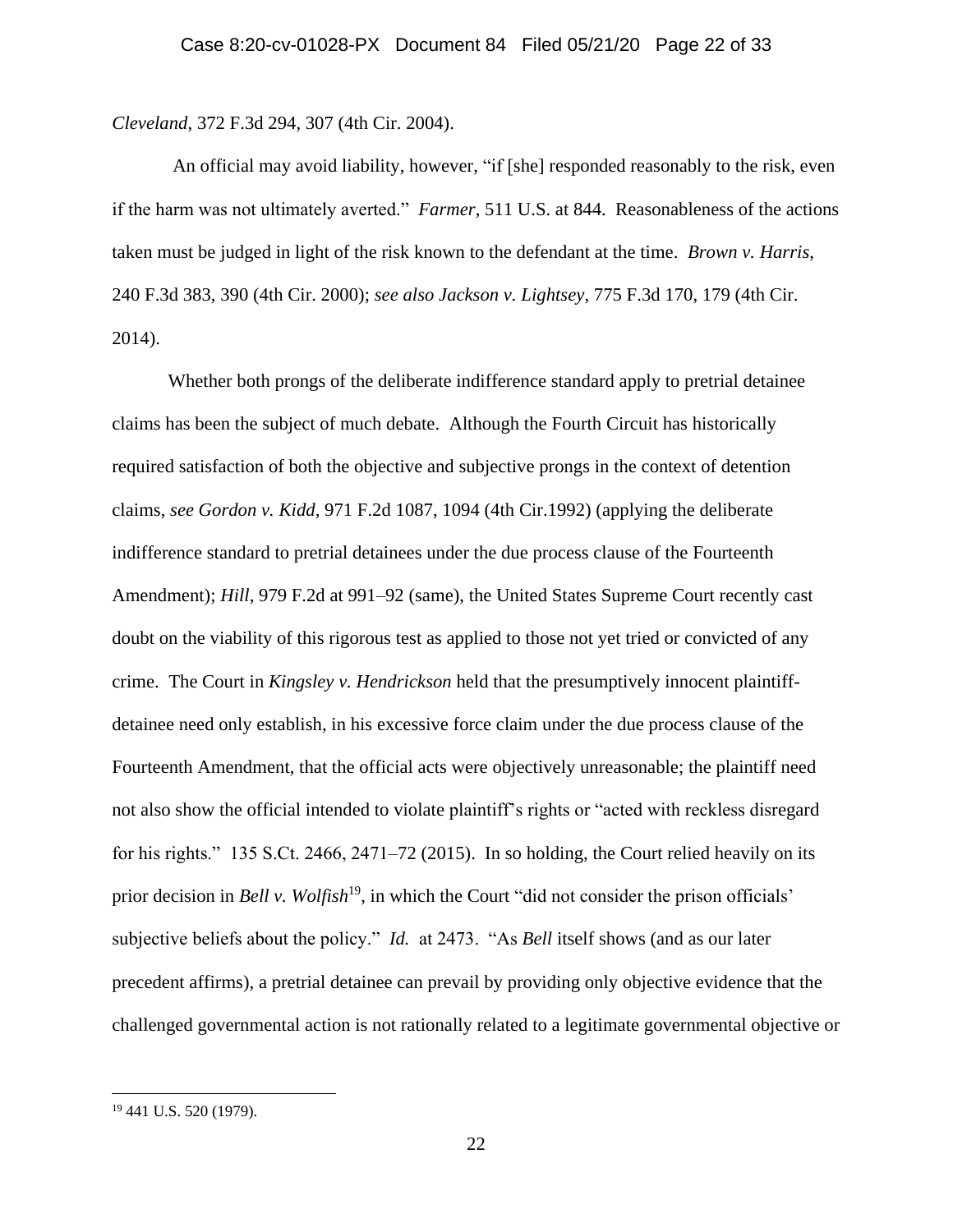# Case 8:20-cv-01028-PX Document 84 Filed 05/21/20 Page 23 of 33

it is excessive in relation to that purpose." *Id.* The Court further observed that the "objective standard is workable" in that it both protects officials who act in good faith and takes into account the "legitimate interests in managing a jail, acknowledging as part of the objective reasonableness analysis that deference to policies and practices needed to maintain order and institutional security is appropriate." *Id.* at 2475.

This Court agrees with several other courts that no meaningful analytical difference exists between the constitutional violations raised in *Kingsley* and those presented here. *See Miranda v. Cty. of Lake*, 900 F.3d 335, 352 (7th Cir. 2018); *Gordon v. Cty. of Orange*, 888 F.3d 1118, 1124-25 (9th Cir. 2018); *Darnell v. Pineiro*, 849 F.3d 17, 33–35 (2d Cir. 2017); *Banks v. Booth*, No. 20-849(CKK), 2020 WL 1914896, at \*6 (D.D.C. Apr. 19, 2020); *cf. Coreas*, WL 1663133, at \*8. However, for purposes of this motion, the Court defers ultimate decision on this legal question because Plaintiffs have established a likelihood of success on the merits even under the more exacting standard.

# **a. The Objective Prong: Substantial Risk of Harm to Health or a Serious Medical Need**

Defendant agrees that exposure to COVID-19 objectively presents a substantial risk of harm to detainees' health. *See, e.g.*, ECF No. 29 at 1 ("The virus is serious and can result in death."); *id.* ("Never before has the country experienced a virus as contagious as COVID 19); *id.* at 2 (describing the virus's spread within the Facility as "inevitable"). Further, society has undoubtedly deemed the risk posed by COVID-19 intolerable, as evidenced by the unprecedented changes to American life to avoid it, from months-long stay-at-home orders to the shuttering of schools and businesses. The risk posed in jails and prisons is markedly greater than that facing the general population, "in terms of risk of transmission, exposure, and harm to individuals who become infected." ECF No. 2-1, Ex. 30 at 4; *see also* ECF No. 2-1, Ex. 30 at 4–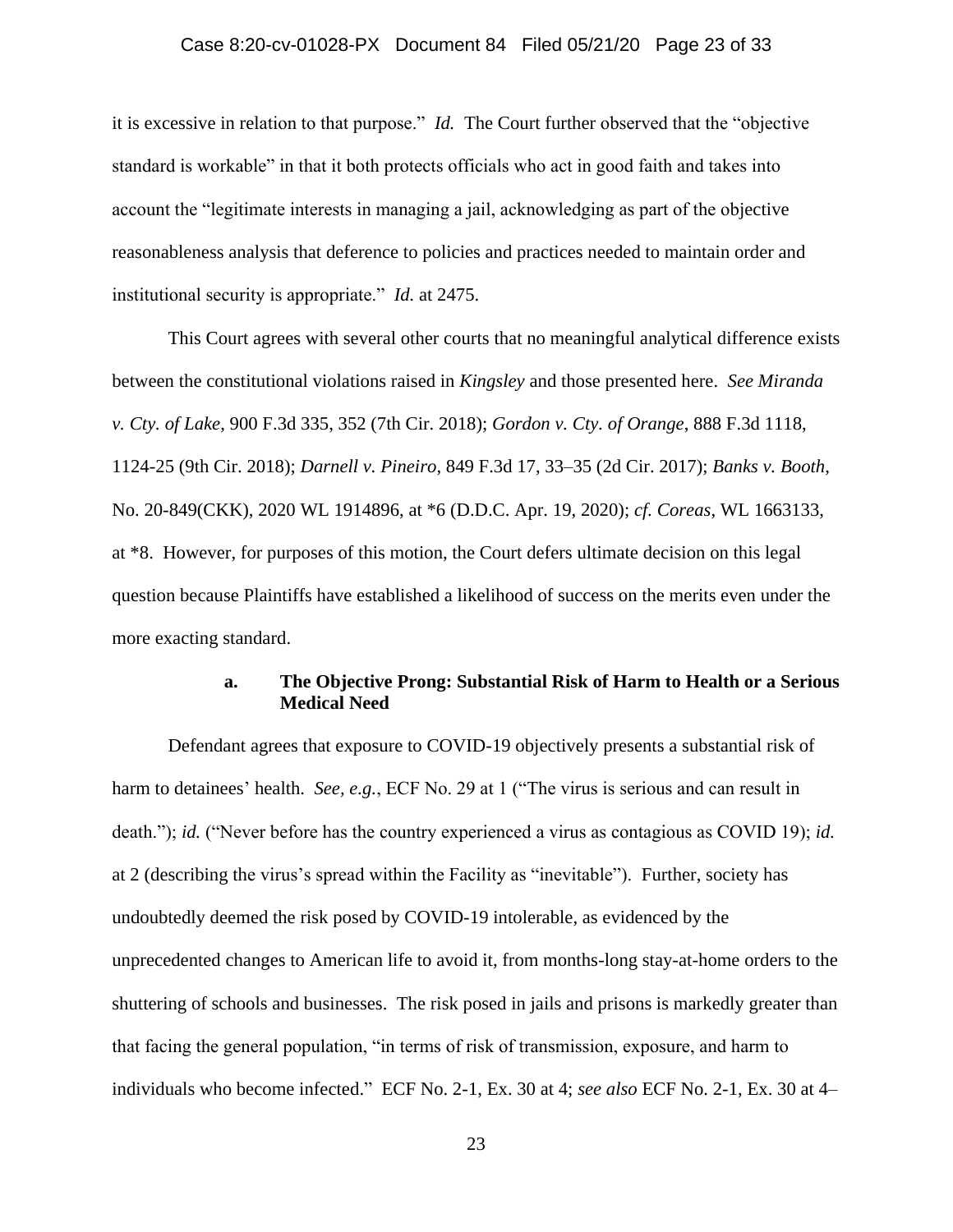## Case 8:20-cv-01028-PX Document 84 Filed 05/21/20 Page 24 of 33

6; ECF No. 2-1, Ex. 32 at 8–9. This risk, in short, is obvious. *See Valentine v. Collier*, No. 4:20- CV-1115, 2020 WL 1916883, at \*10 (S.D. Tex. Apr. 20, 2020) ("The risk of COVID-19 is obvious. One person incarcerated . . . has died from COVID-19 and we are seeing COVID-19 spread like wildfire in prisons, jails, and detention facilities within TDCJ's system, the country, and the world."); *Cameron v. Bouchard*, No. 20-10949, 2020 WL 1929876, at \*2 (E.D. Mich. Apr. 17, 2020) ("It cannot be disputed that COVID-19 poses a serious health risk to Plaintiffs and the putative class.").

Likewise, the parties do not dispute that that highly symptomatic COVID-19 positive detainees suffer from serious medical needs. *See, e.g.,* ECF No. 2-1, Ex. 1 ¶¶ 9–10 ("I am coughing up mucus, my chest hurts, and I woke up this morning with a bloody nose . . . I am losing my sense of taste  $\dots$  For a week I had diarrhea); Ex. 9  $\P$  $\P$  $4$ –13 (registering high temperatures (101.2) and experiencing vomiting and muscle fatigue); Ex. 17  $\P$  4 (fever and headache); ECF No. 44-1, Ex. I ¶ 3 ("I lost my ability to smell and taste completely. I was sweating a lot. I didn't know what was going on. I also had shortness of breath, and I couldn't fully breathe."). The same holds true for detainees with significant comorbidities such as diabetes, HIV, or moderate to severe asthma, *see* ECF No. 36-12 at 3–4, some of whom have already experienced COVID-19 symptoms. *See, e.g.,* ECF No. 2-1, Ex. 25 ¶ 5 (asthmatic detainee experiencing "body aches, a runny nose, and what felt like fluid in [his] chest."); Ex. 26 ¶ 4 (HIV-positive detainee experiencing "chills and fever, a slight cough, body pain and a sore throat"). Accordingly, Plaintiffs have demonstrated likelihood of success on the merits as to the objective prong of the deliberate indifference test.

### **b. The Subjective Prong: Reckless Disregard**

As for Defendant's actual knowledge, the evidence robustly demonstrates that Defendant,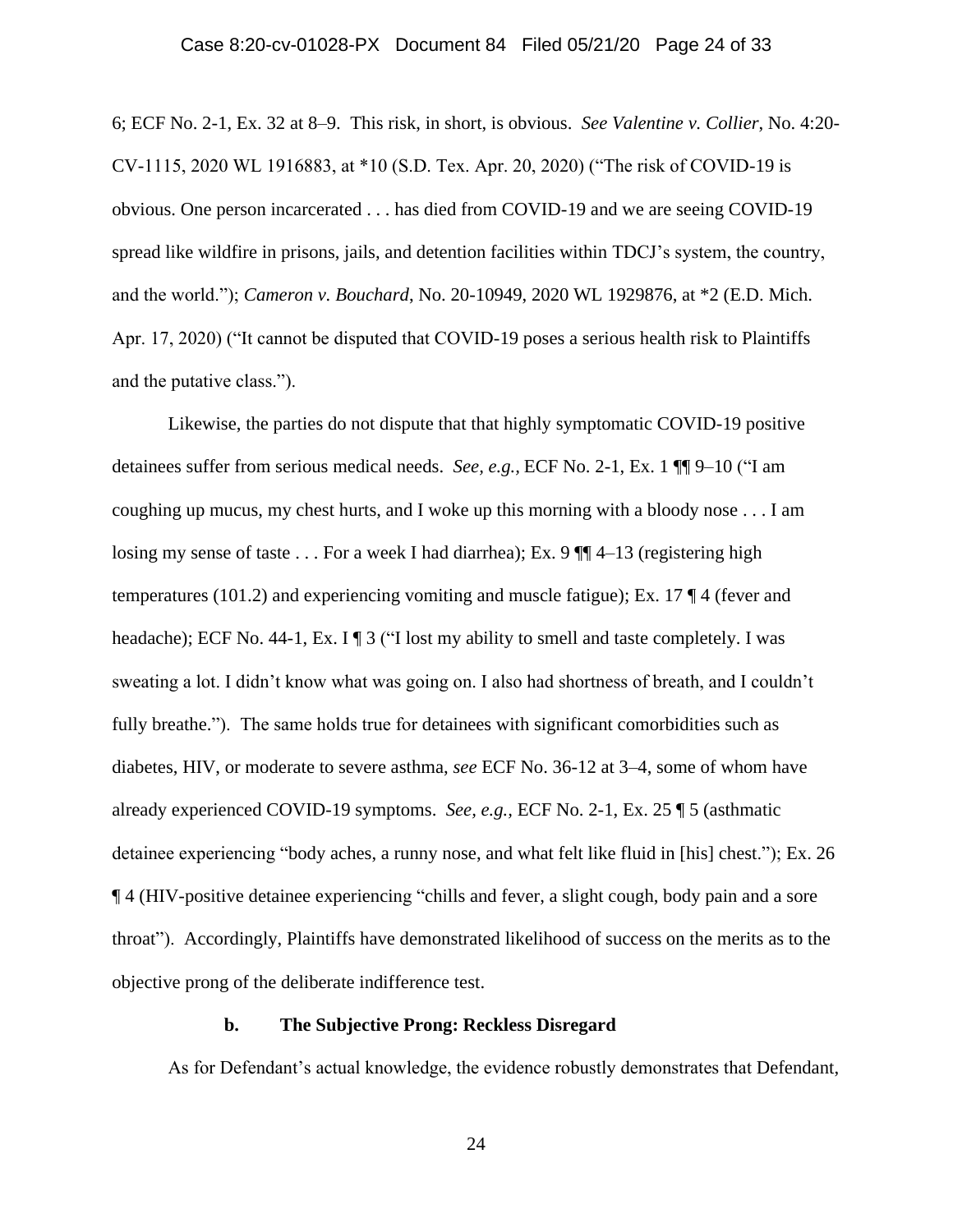# Case 8:20-cv-01028-PX Document 84 Filed 05/21/20 Page 25 of 33

beginning January of this year, became intimately familiar with the consequences of infection within the Facility's high-risk population and the attendant symptoms of those infected. *Compare* ECF No. 2-1, Ex. 36, ECF No. 36-26 at 4, ECF No. 36-23 at 6, *and* ECF Nos. 36-12 at 3–4, *with Parrish*, 372 F.3d at 303 (noting plaintiff can show knowledge if the risk is welldocumented and official had exposure to that information). Indeed, early in the COVID-19 outbreak, Defendant publicly acknowledged that the Facility is like a "cruise ship[] without the views or the amenities" where "[p]eople are close together" and "breathing the same air[,]" and so she "expect[ed]" COVID-19 cases in the Facility to rise. ECF No. 2 at ¶¶ 69–70; *cf. Makdessi v. Fields*, 789 F.3d 126, 141 (4th Cir. 2015) (stating that when a particular danger has been "expressly noted by prison officials," this can prove that official's actual knowledge). Further, Defendant's constant, daily involvement in tracking the spread of COVID-19 in the Facility made her keenly aware of the grave risks that all detainees faced. *See* ECF No. 77-1 (Aff. Dr. Earnest L. Carter, MD, Phd, Director of Prince George's County Department of Health,); *id.* at 2 ("Ms. Mary Lou McDonough, has consulted me multiple times over a period of two or more months concerning the appropriate steps to follow to prevent and/or control the spread of the virus within the Detention Center among both staff and the inmates."); *cf. Farmer*, 511 U.S. at 842 ("[A] factfinder may conclude that a prison official knew of a substantial risk from the very fact that the risk was obvious."); *Porter v. Clarke*, 923 F.3d 348, 361 (4th Cir. 2019), *as amended* (May 6, 2019) (similar). Plaintiffs, therefore, have demonstrated that Defendant knew the severity of the risks that COVID-19 visited on the detainees.

The more difficult question is whether Defendant exhibited, at a minimum, reckless disregard to such medical needs and risks. In this respect, the Court recognizes that COVID-19 poses a uniquely difficult challenge to detention centers. Much about the virus is still unknown.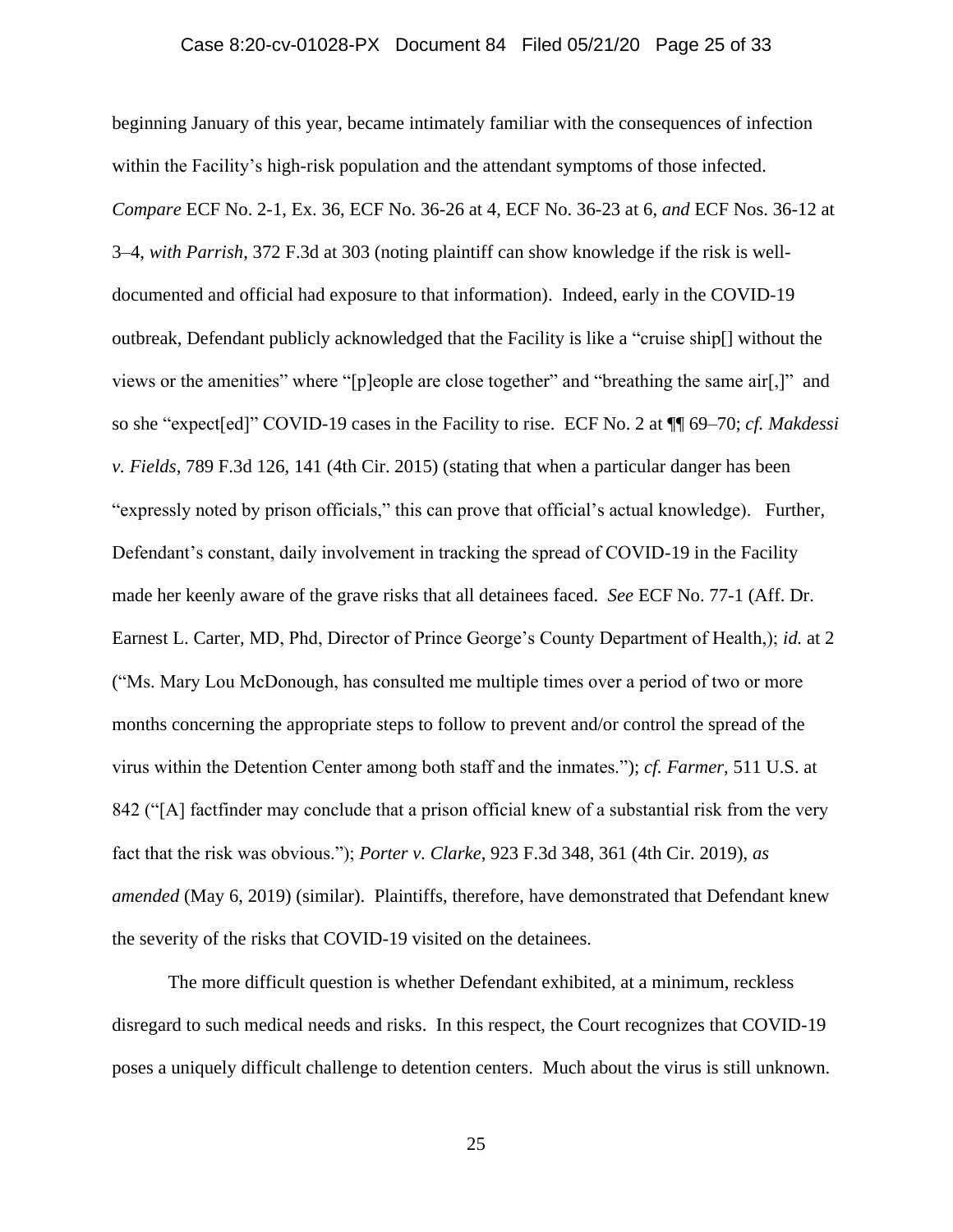## Case 8:20-cv-01028-PX Document 84 Filed 05/21/20 Page 26 of 33

Companies, hospitals, governments, and other institutions across all industries have had to rapidly adapt, often without the appropriate resources to do so optimally. Defendant is at a similar disadvantage.

But even taking these realities into account, the Court cannot ignore Defendant's evident disregard for the existence of the clear triple-threat: (1) undertesting, and (2) inadequate treatment and isolation of COVID-19 symptomatic detainees, and (3) no plan for those at high risk of COVID-19 complications. Defendant knew that she had a substantial COVID-19 outbreak in the Facility, and yet had only tested twenty detainees.<sup>20</sup> The remaining population, many of whom were highly symptomatic, were kept in close quarters with other detainees and staff. And although Defendant implemented monitoring protocols, they were transparently ineffective. With sick calls ignored, temperature checks inaccurate, and nurses telling symptomatic detainees "if you can walk, then you are ok," Defendant exhibited a reckless disregard for provision of basic care. Finally, the high-risk or "medically vulnerable" detainees were left as sitting ducks for COVID-19, with no real plan for their continued safety.<sup>21</sup>

Additionally, although the Court credits that Defendant is responding to a rapidly evolving pandemic and has improved its response in many ways since the filing of this lawsuit,

<sup>&</sup>lt;sup>20</sup> The record reflects that the Facility had approximately 20 additional test kits available that went unused. ECF No. 29-1 ¶ 33. Since this litigation began, and more particularly in the week preceding the publishing of this Opinion, the Facility has procured 300 additional test kits and has begun more systematized screening and testing consistent with this Court's decision. *See* ECF No. 73 at 18. The Court is hopeful that the Facility will receive additional tests to make universal testing available to this population. *Cf. Governor Hogan Announces Universal COVID-19 Testing for Maryland's Correctional and Juvenile Facilities*, Office of Governor Larry Hogan, (May 20, 2020) https://governor maryland.gov/2020/05/20/governor-hogan-announces-universal-covid-19-testing-formarylands-correctional-and-juvenile-facilities/.

<sup>&</sup>lt;sup>21</sup> Despite several rounds of briefing and this Court's pointed questions regarding the Facility's plan for high risk detainees, Defendant for the first time on May 19 shared that the Facility had "planned" all along to keep those high risk detainees ineligible for release in their housing units during the COVID-19 outbreak, and in singlecells when possible. ECF No. 77-4 at 2–3. This recent revelation does not convince the Court that the Facility had addressed the risks sufficiently to obviate the need for immediate injunctive relief.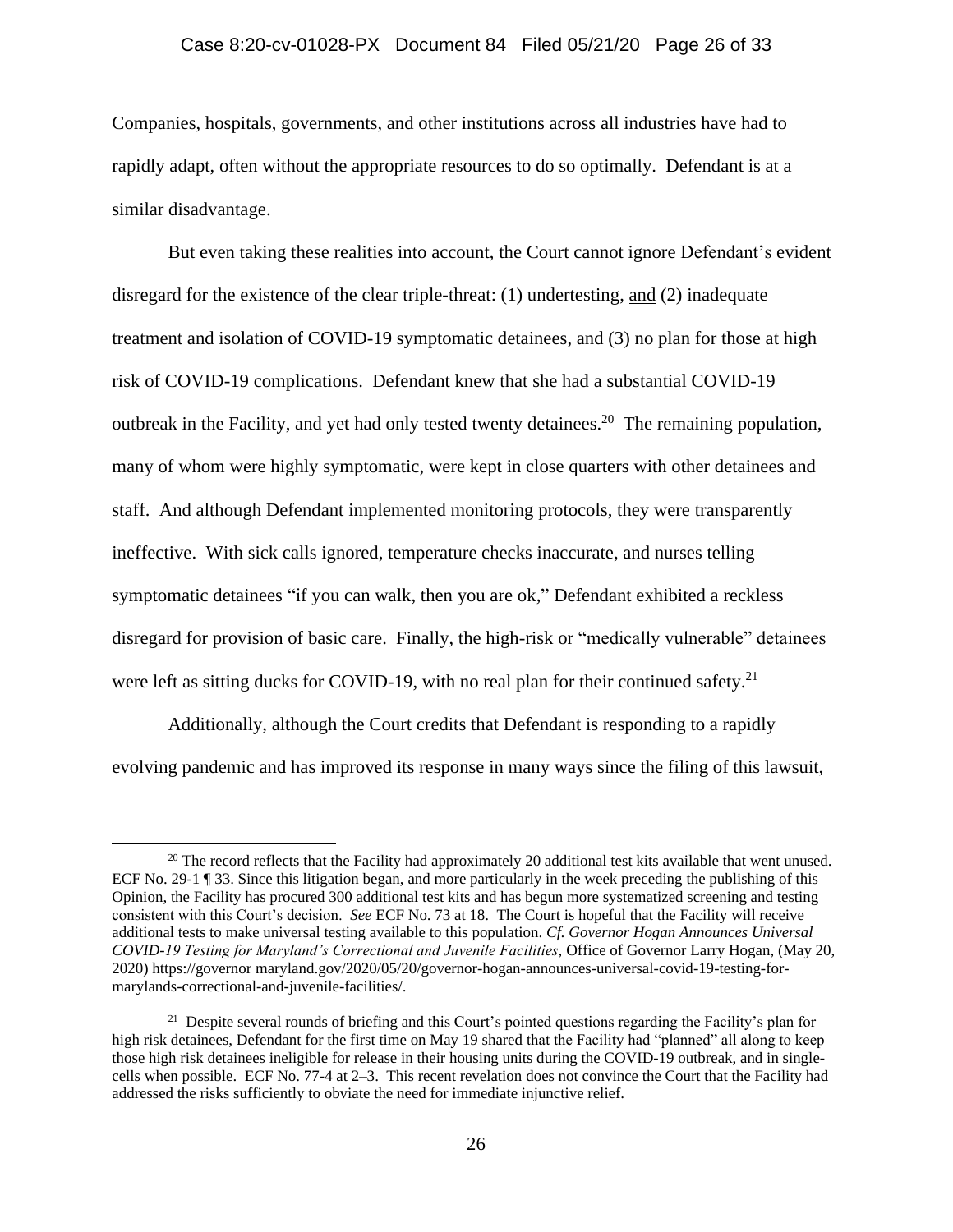## Case 8:20-cv-01028-PX Document 84 Filed 05/21/20 Page 27 of 33

no formal plan exists to continue in some orderly fashion, the provision of PPE, cleaning supplies, and social distancing measures. The Court on this front does not wish to micromanage the day-to-day operations of the Facility. Rather, the Court will implement narrowly tailored relief to provide assurance that those essential measures designed to reduce the risk of community spread will remain in place for the life of the pandemic.

The Court thus concludes that, on this record, Defendant at a minimum recklessly disregarded the health and safety of the detainees exposed to COVID-19, particularly those at high-risk of complications if infected. To be clear, the Court draws this conclusion not on lack of available testing alone, for that is a universal shortcoming.<sup>22</sup> It is rather the combination of simultaneously undertesting, failing to isolate and provide basic medical attention to COVID-19 symptomatic detainees, and ignoring high-risk detainees—all known to Defendant—that is at the core of this finding.

Defendant maintains that the Facility under her leadership responded reasonably and swiftly to the pandemic, and so she must avoid liability on these constitutional claims. *See* ECF No. 29 at 3, 20. Without doubt, Defendant deserves credit for obtaining additional supplies early, suspending inmate work details, and issuing appropriate personal protective equipment to staff. *See* ECF No. 37-11; ECF No. 29-1 ¶ 33; ECF No. 29-3 at 10–15. Similarly, Defendant undoubtedly worked to reduce the detainee population and put policies in place specific to COVID-19. The Court commends these measures.

But as robustly documented by Dr. Franco-Paredes, a combination of critical failings

<sup>22</sup> *See* Sheryl Gay Stolberg, Farah Stockman and Sharon LaFraniere, *Testing Remains Scarce as Governors Weigh Reopening States*, N.Y. TIMES (April 25, 2020), https://www.nytimes.com/2020/04/25/us/politics/virustesting-shortages-states-trump html; Christopher Weaver and Rebecca Ballhaus, *Coronavirus Testing Hampered by Disarray, Shortages, Backlogs*, WALL ST. J. (April 19, 2020), https://www.wsj.com/articles/coronavirus-testinghampered-by-disarray-shortages-backlogs-11587328441.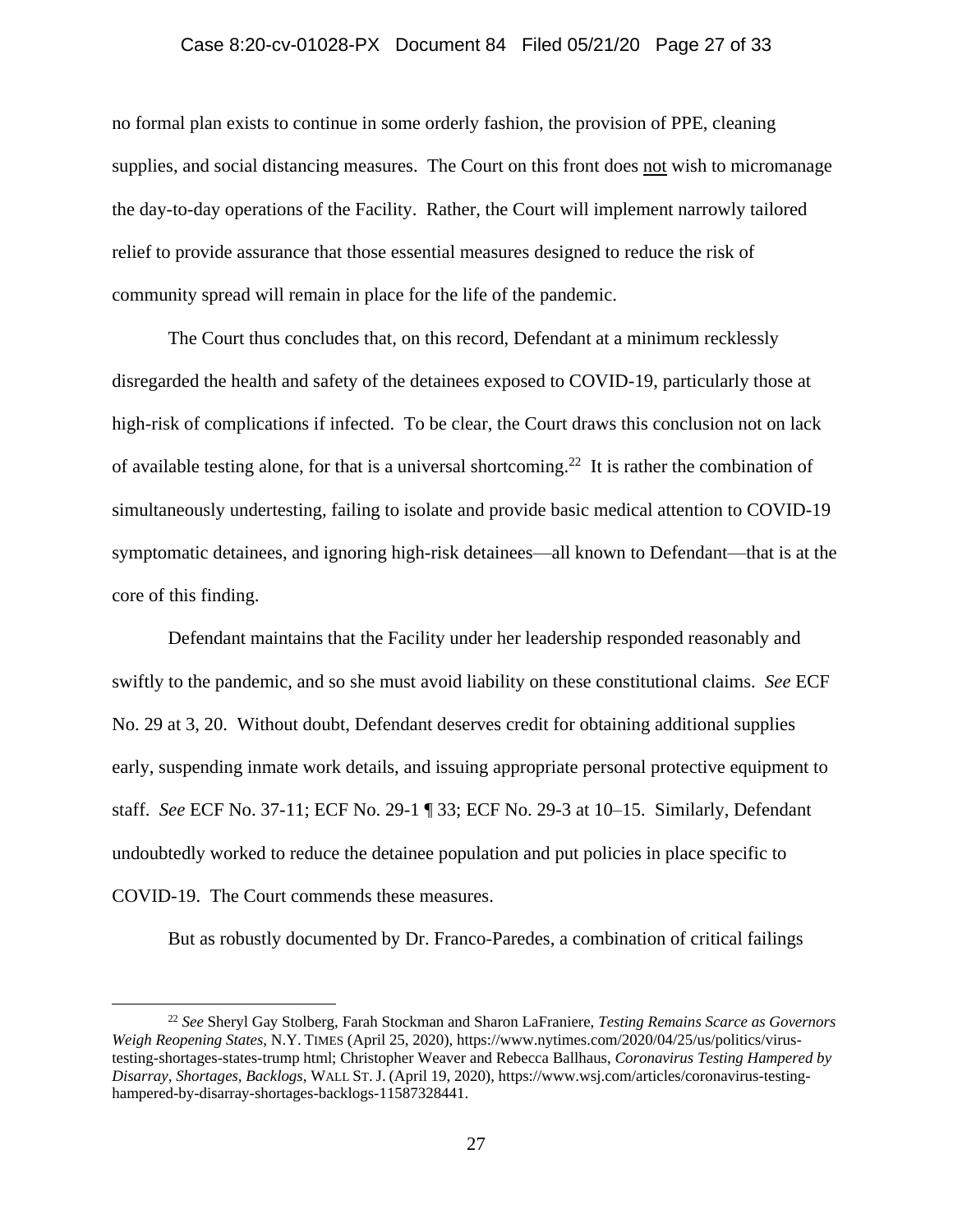nonetheless persisted in isolating and providing basic treatment to COVID-19 symptomatic detainees and providing protections for high-risk detainees. The Court thus concludes that, based on the limited record before it, Plaintiffs are likely to succeed in showing Defendant's reckless disregard for detainee health and safety.<sup>23</sup>

## **2. Irreparable Harm**

The Court considers next whether Plaintiffs have shown a likelihood of irreparable harm. To be successful, the movant must demonstrate that the harm requiring immediate action is "'neither remote nor speculative, but actual and imminent.'" *Direx Israel, Ltd. v. Breakthrough Medical Group,* 952 F.2d 802, 812 (4th Cir. 1991) (quoting *Tucker Anthony Realty Corp*. *v. Schlesinger*, 888 F.2d 969, 975 (2d Cir. 1989)). "Issuing a preliminary injunction based only on a possibility of irreparable harm is inconsistent with [the Supreme Court's] characterization of injunctive relief as an extraordinary remedy that may only be awarded upon a clear showing that the plaintiff is entitled to such relief." *Winter*, 555 U.S. at 22 (citing *Mazurek v. Armstrong*, 520 U.S. 968, 972 (1997) (per curiam)).

The factor is easily met. It is uncontroverted that the outbreak puts all detainees, and particularly high-risk detainees, in serious jeopardy. The Facility, thankfully, has so far escaped any catastrophic consequences. But to address the triple threat now, so as to reduce the risk of further irreparable harm, warrants narrowly drawn injunctive relief. The Court is not alone in this conclusion. *See Cameron*, 2020 WL 1929876, at \*3 (holding that absent injunctive relief, plaintiffs "face a heightened risk of contracting this life-threatening virus simply as incarcerated

<sup>23</sup> Defendant suggests the Court should deny the motion outright because the Facility is *currently* CDC compliant and has addressed many of Plaintiffs' concerns. ECF No. 73 at 2–3. Although the parties continue to debate this point, the Court finds injunctive relief, drawn narrowly, appropriate because even with improvements made during this litigation, the risk of future danger remains evident. *See Porter*, 923 F.3d at 364–65 (affirming injunctive relief where plaintiffs "satisfied their burden to demonstrate a cognizable danger of recurrent violence."). No "clear proof" as yet exists that Defendant has abandoned the "unlawful practices" at the heart of the constitutional violations. *Id.* at 365.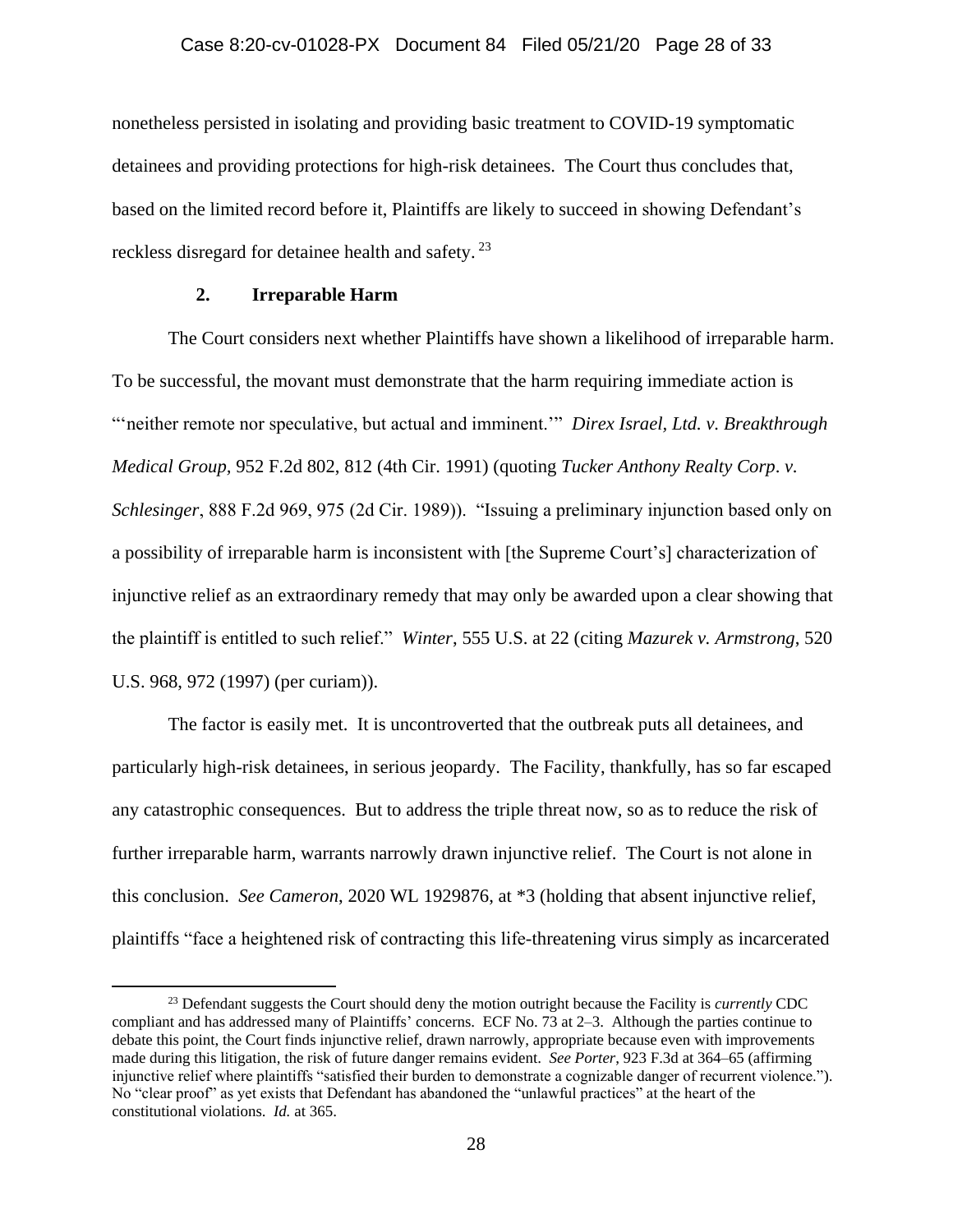### Case 8:20-cv-01028-PX Document 84 Filed 05/21/20 Page 29 of 33

individuals and even more so without the imposition of these cautionary measures"); *Baxley v. Jividen*, No. 3:18-1436, 2020 WL 1802935, at \*6 (S.D.W. Va. Apr. 8, 2020) (likelihood of serious illness and even death accompanying the COVID-19 pandemic, coupled with inadequate mitigation); *Coreas*, 2020 WL 1663133, at \*13.

### **3. Balance of Equities and the Public Interest**

Likewise, the balance of equities tips in favor of granting relief. To be sure, the Court recognizes that Defendant maintains a strong interest in management of the Facility independent of Court involvement. *See O'Dell v. Netherland*, 112 F.3d 773, 777 (4th Cir. 1997) ("[I]t is not for the federal courts to ... micromanage the Nation's prisons."). Respecting these boundaries, and in-line with the dictates of the PLRA, the scope of this relief addresses only the shortcomings described above. The Court aims to "discharge the[] duty to protect constitutional rights" with minimal intrusion on Defendant's daily operations. *Turner v. Safley*, 482 U.S. 78, 84 (1987) (citation and quotation marks omitted).

As to the public interest, reducing the spread of this deadly virus in communal environments—whether they be assisted living, group homes, detention facilities, or prisons remains front and center. *See Booth*, 2020 WL 1914896, at \*12. Every detainee, and every staff member, is loved by someone on the outside, the members of our larger community. Minimizing risk to the detainees suffering from COVID-19 indisputably remains as high a priority as minimizing the risk for the state and country as a whole. *Id.* The public also maintains a broader interest in reaping the collateral benefits of reduced risk, such as conserving precious healthcare resources. *Id.*; *Valentine*, 2020 WL 1916883, at \*15. The Court thus concludes that the third and fourth factors weigh heavily in favor of granting injunctive relief targeted at the triple threat.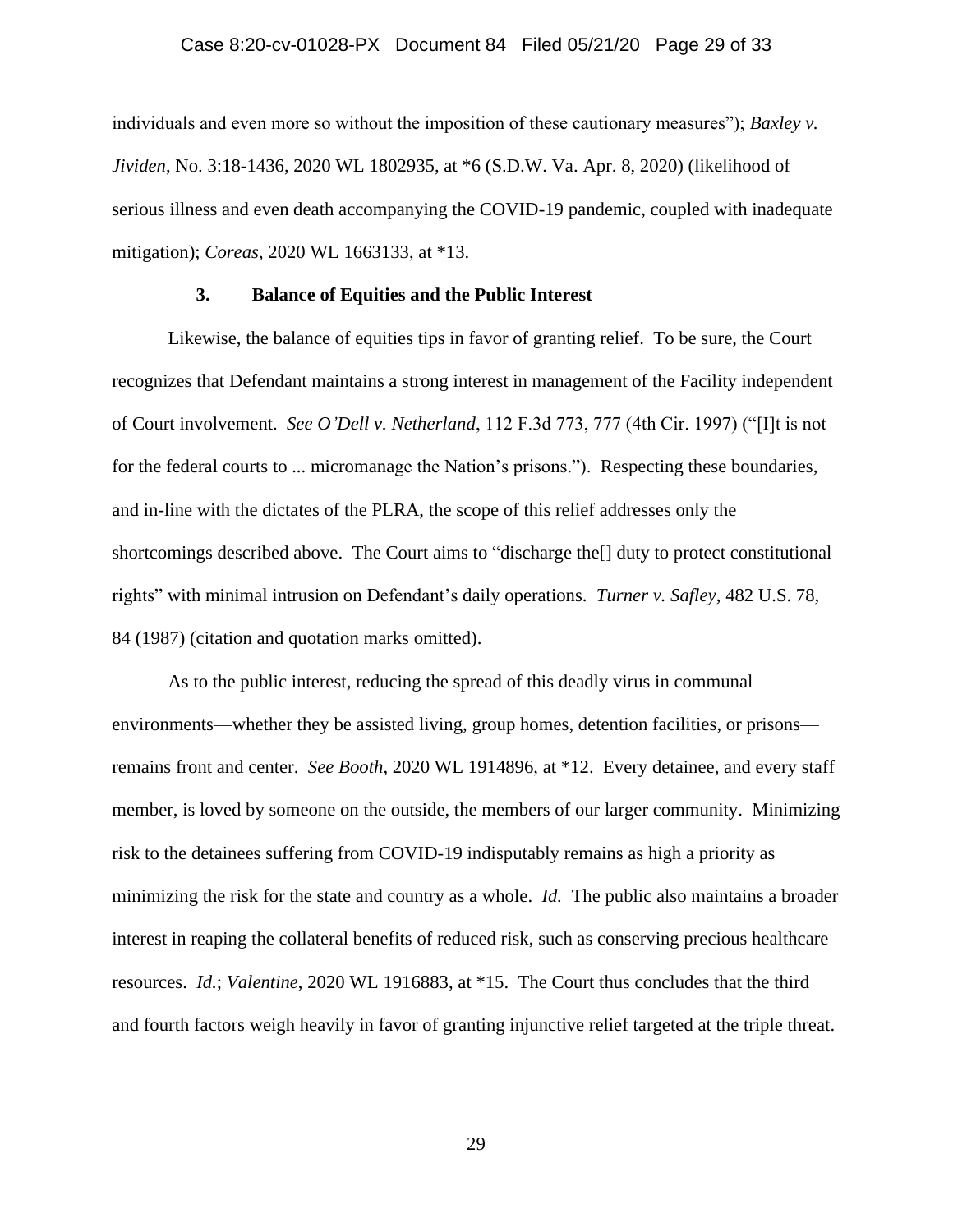### Case 8:20-cv-01028-PX Document 84 Filed 05/21/20 Page 30 of 33

In sum, Plaintiffs have established the propriety of issuing injunctive relief, albeit on far narrower grounds than originally proposed. As more fully described in the accompanying order, Defendant must develop a comprehensive written plan to address systematic testing and identification of COVID-19 positive detainees; long term provision of PPE; increased training, education, and supervision of medical staff so that COVID-19 symptomatic and positive detainees receive timely and appropriate care; and prophylactic protections for high-risk detainees.

## **D. Medically Vulnerable Subclass § 2241 Petition**

As pleaded in Count III, Plaintiffs seek immediate release for the medically vulnerable subclass. ECF No. 2,  $\P$  211; ECF No. 3-1 at 29. According to Plaintiffs, no set of conditions even those granted in the accompanying order—can adequately ensure the safety of this subclass or the protection of their constitutional rights. *Id.* Plaintiffs therefore argue that this Court must release or place the entire subclass on home confinement immediately. *Id.*

Plaintiffs' request, at this juncture, fails under the traditional *Winter* factors because they have not shown a likelihood of success on the merits of the claim. *See Winter*, 555 U.S. at 20; *Dewhurst*, 649 F.3d at 290. As already discussed, the Court is not convinced that this subclass challenges the "fact of" confinement where the Complaint, read most favorably to the subclass, raises a panoply of conditions that affect all detainees at the Facility and, if remedied, would render release unnecessary. ECF No. 2 at 42–45. Thus, the Court cannot conclude that the claim survives as a matter of law.

The Plaintiffs' retort on this point lends to further confusion. At oral argument, the Plaintiffs pressed that the remedy they seek is not "release" but "transfer" to home confinement. Without even considering whether this distinction further undermines the legal sufficiency of the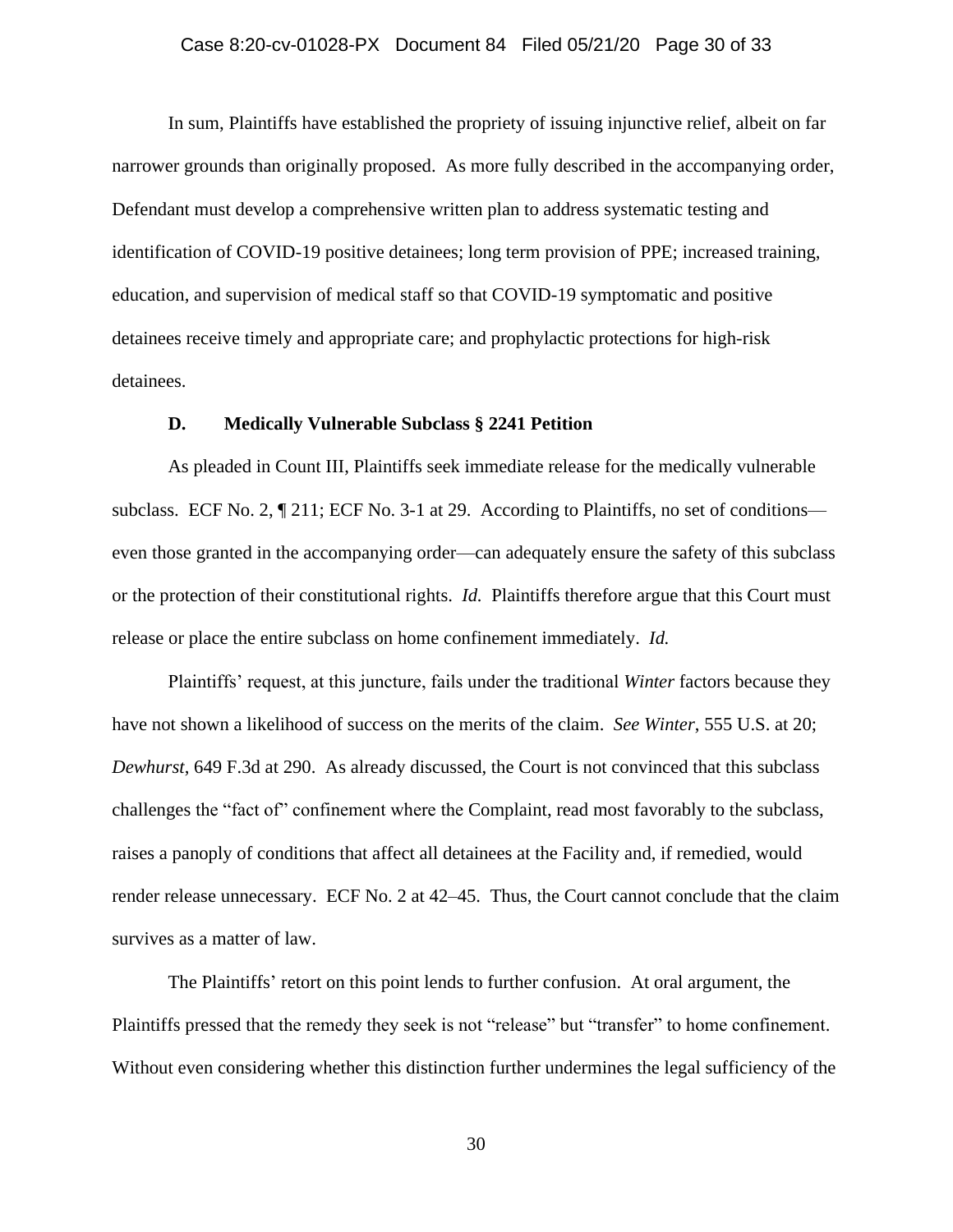### Case 8:20-cv-01028-PX Document 84 Filed 05/21/20 Page 31 of 33

§ 2241 claim, such relief is not supported by the law on which Plaintiffs rely. "Transfer" contemplates moving the prisoner either to another detention facility or to a hospital for necessary medical treatment. *See, e.g., Gray v. Cty. of Riverside*, 5:13-cv-0444-VAP-OPX, at 4 (C.D. Cal., Apr. 14, 2020); *United States v. Wallen*, 177 F. Supp. 2d 455, 458, 459 (D. Md. 2001). Plaintiffs, in contrast, seek *en masse* release to their homes.

Plaintiffs, perhaps seeing the fault lines in this argument, next urge the Court to "release" the entire subclass on non-monetary bond pending the resolution of their petition. ECF No. 3-1 at 31; ECF No. 74 at 2. Plaintiffs argue that the Court maintains inherent authority to impose its own conditions of release pending final resolution of their habeas petition. *See Mapp v. Reno*, 241 F.3d 221, 226 (2d Cir. 2001); *Martinez v. DelBalso*, No. CV 19-5606, 2020 WL 1939717, at \*1–4 (E.D. Pa. Apr. 22, 2020); *Clark v. Hoffner*, No. 16-11959, 2020 WL 1703870, at \*2–5 (E.D. Mich. Apr. 8, 2020). Although rare, courts have ordered release where the "habeas petition raises substantial claims and . . . extraordinary circumstances exist that make the grant of bail necessary to make the habeas remedy effective." *Reno*, 241 F.3d at 226. For a claim to be "substantial," the petitioner must show a "likelihood of success on the merits" or, in other words, a "high probability of success." *Id.* at 224, 226 n.5 (citing nonbinding cases).

Again, the request fails for the same reasons. Even if the Court credits that COVID-19 qualifies as an extraordinary circumstance, the claim is not "substantial" if likely to fail on the merits. Additionally, because relief short of release can adequately address the constitutional harms at present, Plaintiffs have also not demonstrated that release is "necessary to make the habeas remedy effective." *Reno*, 241 F.3d at 226. Thus, the subclass has not convinced this Court that injunctive relief in the form of release is warranted.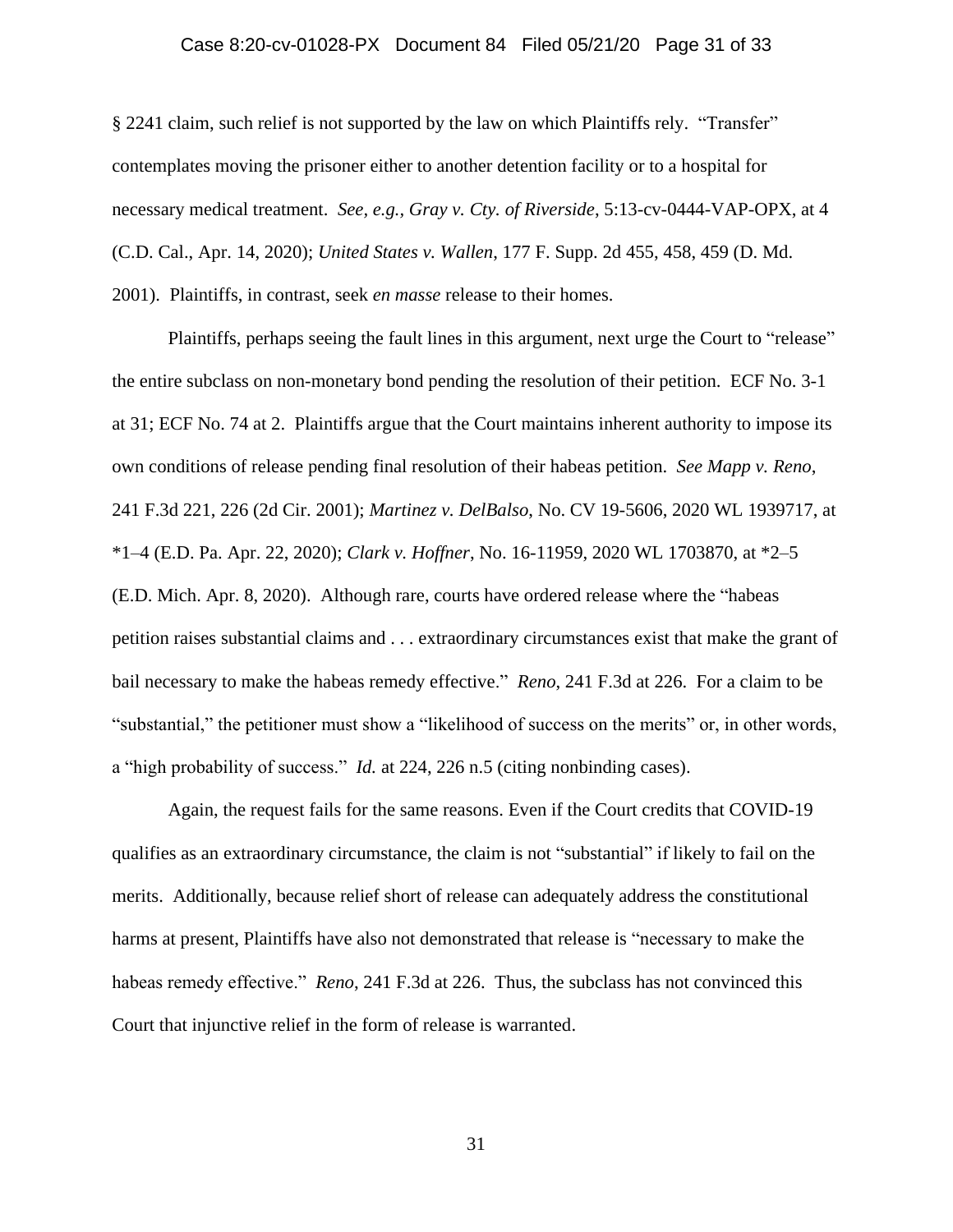# **E. Over-detention Claims**

Plaintiffs also seek injunctive relief for a subclass of detainees whom Plaintiffs contend are currently held without any lawful authority due to their COVID-19 positive status. *See* ECF No. 3-1 at 17, 27–29. Defendant responds that the claim is moot because no COVID-19-positive detainee is currently held in violation of a state-court release order, ECF No. 29 at 12, and further acknowledged at the hearing that any such case would present a substantive due process violation. *See generally Steele v. Cicchi*, 855 F.3d 494, 502 (3d Cir. 2017); *Lynch v. City of New York*, 335 F. Supp. 3d 645, 654 (S.D.N.Y. 2018); *Campbell v. Johnson*, 586 F.3d 835, 840 (11th Cir. 2009); *Dodds v. Richardson*, 614 F.3d 1185, 1193 (10th Cir. 2010), *cert. denied*, 131 S.Ct. 2150 (2011).

Plaintiffs nonetheless press for injunctive relief, not for "release," they say, but to enjoin Defendant from implementing a continuing "policy" of holding COVID-19 positive detainees who have satisfied court-ordered release conditions. *See* ECF No. 3-1 at 17, 27–29. Plaintiffs identify three detainees whose "overdetention" represents Defendant's policy. The Court cannot agree with Plaintiffs' position.

The evidence reflects that in response to the pandemic, Defendant worked actively with state prosecutors, public defenders and the courts to reduce the entire detained population, and maintains such efforts to this day. Between March 1, 2020 and April 24, 2020—a matter of a couple months—the jail population at the Facility decreased from 720 inmates to 534 (approximately 26%). *See* ECF No. 29-3 at 10; ECF No. 65-1 at 6. During yesterday's status conference, Defendant represented to the Court that the current detained population at the Facility was 544. Defendant's actions thus fall in line with the evident policy to expedite the release detainees who satisfy the conditions of a state-court release order. Accordingly, the